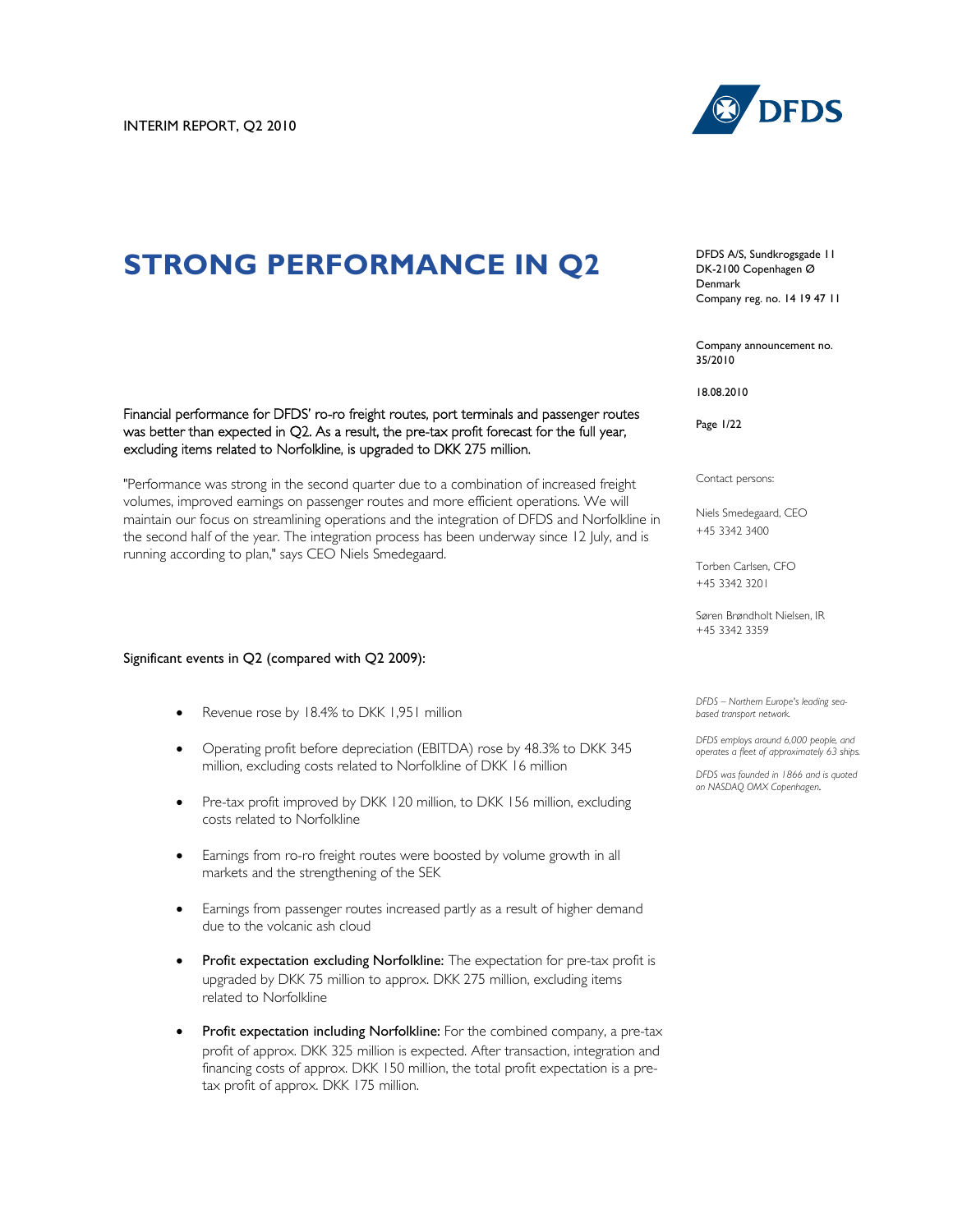# Management's statement **DFDS**

# Interim report Q2 2010

### Page 2/22

# Key Figures DFDS Group

|                                                                                  | 2010           | 2009           | 2010                 | 2009            | 2009          |
|----------------------------------------------------------------------------------|----------------|----------------|----------------------|-----------------|---------------|
| DKK mill.                                                                        | Q <sub>2</sub> | Q <sub>2</sub> | HI                   | HI              | Full year     |
|                                                                                  |                |                |                      |                 |               |
| Income statement                                                                 |                |                |                      |                 |               |
| Revenue                                                                          | 1,951          | 1,648          | 3,562                | 3,079           | 6,556         |
| Ro-Ro Shipping                                                                   | 917            | 736            | 1,734                | 1,405           | 2.997         |
| Container Shipping                                                               | 291            | 287            | 566                  | 581             | 1,165         |
| Passenger Shipping                                                               | 476            | 443            | 762                  | 723             | 1,620         |
| <b>Terminal Services</b>                                                         | 179            | 135            | 332                  | 263             | 555           |
| <b>Trailer Services</b>                                                          | 255            | 201            | 489                  | 383             | 776           |
| Non-allocated items<br>Eliminations                                              | 58<br>$-225$   | 50<br>$-204$   | 100<br>$-421$        | 105<br>$-381$   | 189<br>-746   |
|                                                                                  |                |                |                      |                 |               |
| Operating profit before depreciation (EBITDA)                                    | 329            | 233            | 429                  | 311             | 786           |
| Ro-Ro Shipping                                                                   | 221            | 135            | 371                  | 254             | 519           |
| Container Shipping                                                               | 9              | $\overline{4}$ | 9                    | 9               | 5             |
| Passenger Shipping                                                               | 105            | 105            | 62                   | 64              | 314           |
| <b>Terminal Services</b><br><b>Trailer Services</b>                              | 7<br>3         | $-4$<br> 3     | $\vert \ \vert$<br>8 | $-17$<br>25     | $-14$<br>36   |
| Non-allocated items                                                              | $-16$          | $-20$          | $-32$                | $-24$           | $-74$         |
|                                                                                  |                |                |                      |                 |               |
| Profit on disposal of tangible assets                                            | $\vert$        | $\overline{7}$ | $\mathbf{2}$         | $\overline{10}$ | 8             |
| Operating profit (EBIT)                                                          | 8              | 82             | 137                  | 28              | 174           |
| Financing, net                                                                   | $-41$          | $-46$          | $-59$                | $-96$           | $-154$        |
| Profit before tax                                                                | 140            | 36<br>52       | 78                   | $-67$           | 20            |
| Profit for the period                                                            | 136<br>136     | 52             | 75<br>74             | $-43$<br>$-44$  | 89            |
| Profit for the period after minority interests<br>Profit for analytical purposes | 136            | 36             | 74                   | $-60$           | 86<br>23      |
|                                                                                  |                |                |                      |                 |               |
| Capital                                                                          |                |                |                      |                 |               |
| Total assets                                                                     |                |                | 9,507                | 9,401           | 9,298         |
| DFDS A/S' share of the equity                                                    |                |                | 3,766                | 3,461           | 3,641         |
| Total equity                                                                     |                |                | 3,813                | 3,508           | 3,688         |
| Net interest bearing debt                                                        |                |                | 3,857                | 4,169           | 4,067         |
| Invested capital, average                                                        | 7,931          | 7,705          | 7,953                | 7,529           | 7,762         |
| Average number of employees                                                      |                |                | 3,723                | 4,049           | 3,924         |
| Cash flow                                                                        |                |                |                      |                 |               |
| Cash flow from operating activities before finance and after tax                 | 238            | 246            | 386                  | 464             | 836           |
| Cash flow from investments                                                       | $-26$          | $-608$         | $-81$                | $-1,106$        | $-1,304$      |
| Acquisition of companies, activities and minority interests                      | $\circ$        | $-39$          | $\mathbf 0$          | $-39$           | $-39$         |
| Other investments                                                                | $-26$          | $-569$         | $-81$                | $-1,067$        | $-1,265$      |
| Free cash flow                                                                   | 213            | $-362$         | 305                  | $-642$          | -468          |
|                                                                                  |                |                |                      |                 |               |
| Operations and return                                                            |                |                |                      |                 |               |
| Number of ships<br>Revenue growth, %                                             | 18.4           | $-25.4$        | 49<br>15.7           | 58<br>$-25.9$   | 51<br>$-20.0$ |
| EBITDA-margin, %                                                                 | 16.9           | 4.1            | 12.0                 | 10.1            | 12.0          |
| Operating margin, %                                                              | 9.3            | 5.0            | 3.8                  | 0.9             | 2.7           |
| Invested capital turnover rate, times                                            | 0.98           | 0.86           | 0.90                 | 0.82            | 0.84          |
| Return on invested capital (ROIC) p.a., %                                        | 8.8            | 4.0            | 3.2                  | 0.7             | 2.1           |
| Return on equity p.a., %                                                         | 14.6           | 4.2            | 4.0                  | $-3.5$          | 0.7           |
|                                                                                  |                |                |                      |                 |               |
| Capital and per share                                                            |                |                |                      |                 |               |
| Equity ratio, %                                                                  |                | $\overline{a}$ | 40.1                 | 37.3            | 39.7          |
| Financial gearing, times                                                         |                |                | 1.02                 | 1.20            | 1.12          |
| Earnings per share (EPS), DKK<br>Dividend per share, DKK                         | 17.68          | 4.46           | 9.59                 | $-5.70$         | 11.18<br>0.0  |
| Number of shares at the end of the period, '000                                  |                | $\overline{a}$ | 8,000                | 8,000           | 8,000         |
| Share price at the end of the period, DKK                                        |                |                | 380                  | 283             | 358           |
| Market value, DKK mill.                                                          |                |                | 3,040                | 2,264           | 2,864         |
|                                                                                  |                |                |                      |                 |               |

*Definitions on page 22.*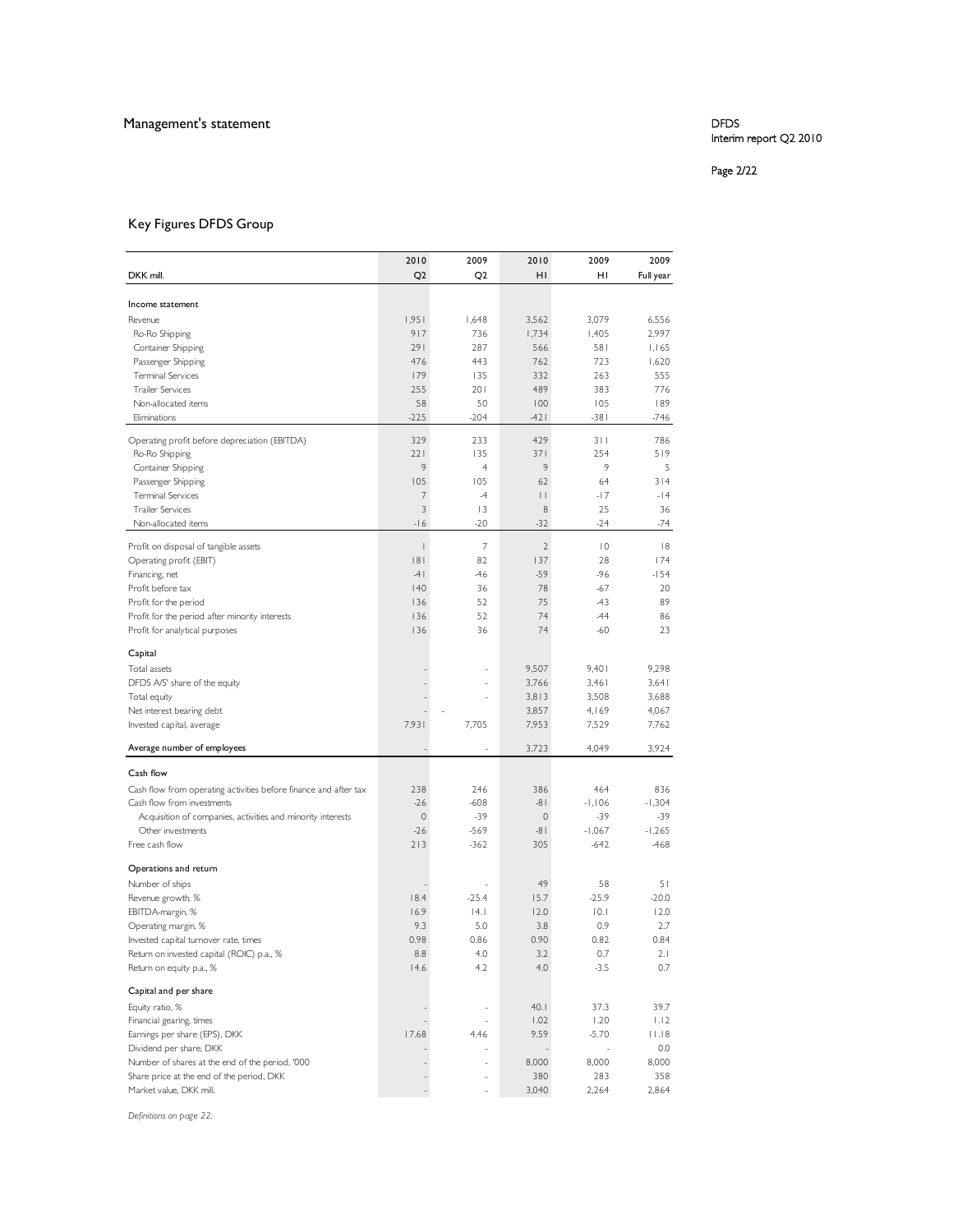#### Page 3/22

#### *Market trends*

The increase in volume growth in the Northern European freight markets continued in Q2, especially in the ro-ro and trailer markets. However, growth slowed towards the end of Q2. Rate levels were generally stabilised.

The quarterly number of passengers in the market for passenger shipping was a whole on a level with the same period last year. In April, the market received a boost with the temporary shutdown of European airspace, which mainly impacted price levels.

#### *Integration of DFDS and Norfolkline has started*

The process of integrating DFDS and Norfolkline began once the completion of the deal to acquire Norfolkline was announced on 12 July 2010. The most important integration activities in H2 are:

- Integration of freight routes in the North Sea:
	- o Port terminal in Killingholme, England, moved to the DFDS terminal in Immingham, early August
	- o Expansion of Norfolkline's port terminal in Vlaardingen commenced. Relocation from the DFDS terminal in Maasvlakte is scheduled for Q1 2011
- The merger of DFDS and Norfolkline's organisations is expected to be completed before year-end
- Rebranding of DFDS
- Launching of most of the planned integration projects.

Integration is progressing as expected, with no changes to the previously announced plan, including the annual synergy expectations of DKK 180-220 million.

#### *Q2 financial performance and full-year expectations*

#### *Turnover*

Group revenue in Q2 rose by 18.4% to DKK 1,951 million. Adjusted for oil-price surcharges, the rise was 14.8%.

#### Revenue

| Revenue, DKK mill.       | O <sub>209</sub> |        | Q210 Change, % Change |       |
|--------------------------|------------------|--------|-----------------------|-------|
| Ro-Ro Shipping           | 736              | 917    | 24.6                  | 181   |
| Container Shipping       | 287              | 791    | $\overline{1.2}$      | 3     |
| Passenger Shipping       | 443              | 476    | 7.6                   | 34    |
| <b>Terminal Services</b> | 135              | 179    | 32.5                  | 44    |
| <b>Trailer Services</b>  | 201              | 255    | 27.3                  | 55    |
| Eliminations etc.        | $-1.54$          | $-167$ | 8.4                   | $-13$ |
| <b>DFDS</b> Group        | 648. ا           | 1.951  | 18.4                  | 303   |

Ro-Ro Shipping generated 60% of the increase, mainly due to higher volumes but also due to higher revenue from oil-price surcharges. The increase in freight volumes also increased revenue in Terminal Services. The higher revenue in Trailer Services was due to general market growth and to the effect of the acquisition of German trailer activities in late 2009. Passenger Shipping's revenue rose by 7.6%, mainly driven by higher ticket and onboard revenue per passenger as a result of increased demand due to the closure of European airspace in April.

#### *Operating profit before depreciation (EBITDA)*

Group EBITDA for Q2 rose by 48.3% to DKK 345 million, excluding costs related to Norfolkline, which amounted to DKK 16 million during the quarter.

The improved performance was mainly driven by Ro-Ro Shipping, which made particular progress in the Baltic and the North Sea. The result for Passenger Shipping includes a one-off cost of DKK 8 million, comprising salary adjustments for prior years related to seafarers. In 2009, the result included an income of DKK 8 million from bunker hedging. Adjusted for these items, Passenger Shipping's performance improved by DKK 16 million in Q2.

Trailer Services' result was reduced by DKK 10 million, solely due to higher costs incurred by the business area's Belgian company. The non-allocated items include income of DKK 10 million for chartering out of a passenger ship, which in early 2010 was transferred to non-allocated items from Passenger Shipping. The improvement was also due to lower costs and timing differences.

The Group EBITDA margin increased from 14.1% to 17.7% in Q2, excluding costs related to Norfolkline.

#### Operating profit before depreciation (EBITDA)

| EBITDA, DKK mill.    | O <sub>209</sub> |          | Q210 Change, % Change |                |
|----------------------|------------------|----------|-----------------------|----------------|
| Ro-Ro Shipping       | 135              | 221      | 63.6                  | 86             |
| Container Shipping   | 4                | 9        | 107.1                 | $\overline{5}$ |
| Passenger Shipping   | 105              | 105      | 0.7                   | 0              |
| Terminal Shipping    | $-4$             | 7        | n.a.                  | Н              |
| Trailer Shipping     | $\overline{3}$   | 3        | $-74.4$               | $-10$          |
| Costs re Norfolkline | 0                | $-16$    | n.a.                  | $-16$          |
| Non-allocated items  | $-20$            | $\Omega$ | n.a.                  | 20             |
| <b>DFDS Group</b>    | 233              | 329      | 41.4                  | 96             |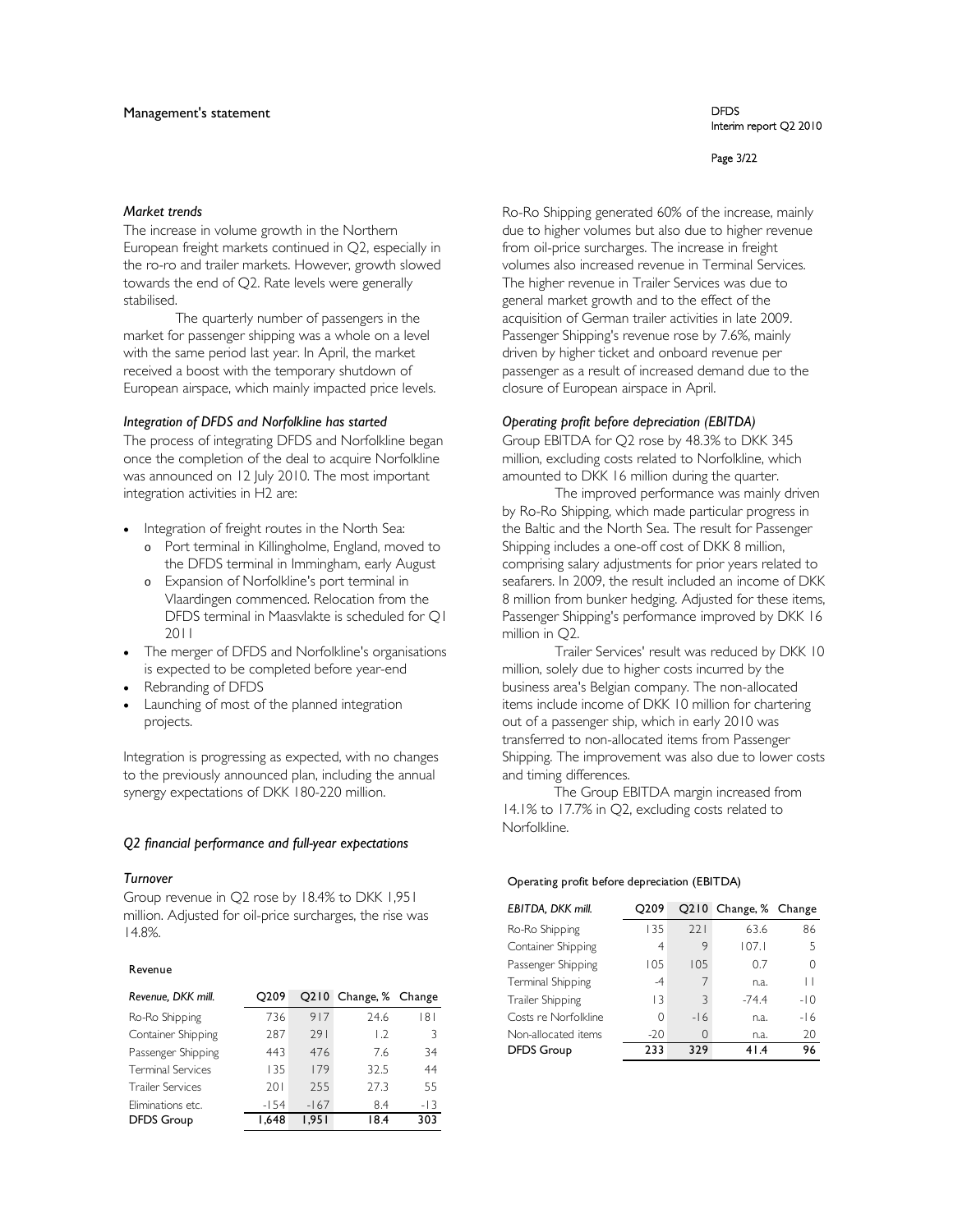Page 4/22



#### *Profits, depreciation, write-downs and operating profit (EBIT)*

Depreciation in Q2 was DKK 10 million lower than in the same period last year due to a write-down of DKK 18 million on a passenger ship in 2009. Adjusted for this, depreciation rose DKK 8 million, primarily as a result of the net addition of tonnage in 2009.

EBIT for Q2 2010, excluding costs related to Norfolkline, was therefore DKK 198 million, an improvement of 142%.

#### Profits on disposals and depreciation, Group

| DKK mill.              | O <sub>209</sub> | Q210 Change, % Change |     |    |  |  |  |
|------------------------|------------------|-----------------------|-----|----|--|--|--|
| <b>FBITDA</b>          | 233              | 329                   | 41  | 96 |  |  |  |
| Associated companies   |                  |                       |     |    |  |  |  |
| Profit on disposals    |                  |                       | -86 |    |  |  |  |
| Depreciation           | $-160$           | $-151$                | -6  | 9  |  |  |  |
| Goodwill/neg. goodwill |                  |                       |     |    |  |  |  |
| <b>FRIT</b>            | R٦               | 181                   |     | ۹q |  |  |  |

#### *Financing*

The net cost of financing in Q2 was DKK 41 million, DKK 5 million lower than 2009, mainly due to lower interest rates.

#### Finance, net, Group

| DKK mill.              | O <sub>2</sub> 09 | Q210 Change, % Change |        |      |  |  |  |
|------------------------|-------------------|-----------------------|--------|------|--|--|--|
| Interest, net          | -47               | $-36$                 | $-14$  |      |  |  |  |
| Financial gains/losses |                   |                       | $-100$ | $-3$ |  |  |  |
| Other items            | $-7$              | $-5$                  | $-29$  |      |  |  |  |
| Total                  | -46               | -41                   | - 11   |      |  |  |  |

#### *Pre-tax profit*

Pre-tax profit for Q2, excluding costs related to Norfolkline, was DKK 156 million, an improvement of DKK 120 million.

#### *Balance sheet, investments and cash flow*

Total assets at the end of H1 amounted to DKK 9.5 billion, an increase of 2.2% compared to the end of 2009 and an increase of 1.1% compared to the end of H1 2009.

Investments amounted to DKK 26 million in Q2 and DKK 81 million in H1, of which DKK 65 million was related to docking of ships.

Free cash flow from operations was DKK 213 million in Q2, including the negative impact of an increase in working capital of DKK 89 million. The latter was due to cash funds tied up as a result of the higher level of activity and timing differences.

#### *Equity*

Equity increased by DKK 125 million in H1 2010 to DKK 3,813 million at the end of the period. In addition to the profit from the period of DKK 75 million, equity was increased by value adjustments of foreign companies and income of DKK 16 million from the sale of rights related to treasury shares.

#### *Invested capital and ROIC*

The average invested capital in Q2 was DKK 7,931 million, an increase of 2.9% in relation to the same period last year and a slight reduction compared to Q1 2010. The year's low level of investment, excluding acquisitions, is thus reducing the invested capital.

The return on invested capital in Q2 was 8.8%, an improvement of 4.8 ppt compared to the same period in 2009.

#### *Subsequent events*

The acquisition of Norfolkline was completed 12 July 2010. There have been no other significant events since the end of Q2 2010.

#### *Profit expectations 2010 – excluding Norfolkline*

These expectations relate exclusively to DFDS – the calculations do not include items related to Norfolkline. Expected earnings from Norfolkline have thus not been included, nor have the transaction or integration costs.

DFDS' performance in Q2 was better than expected compared to the last profit expectation announced in early May 2010. The improvement is due to higher growth in the ro-ro market than expected, more efficient operations, and higher earnings on passenger routes partly as a result of the volcanic ash cloud.

Growth in the ro-ro market slowed towards the end of Q2, and the passenger market has normalised. Growth is therefore expected to slow down somewhat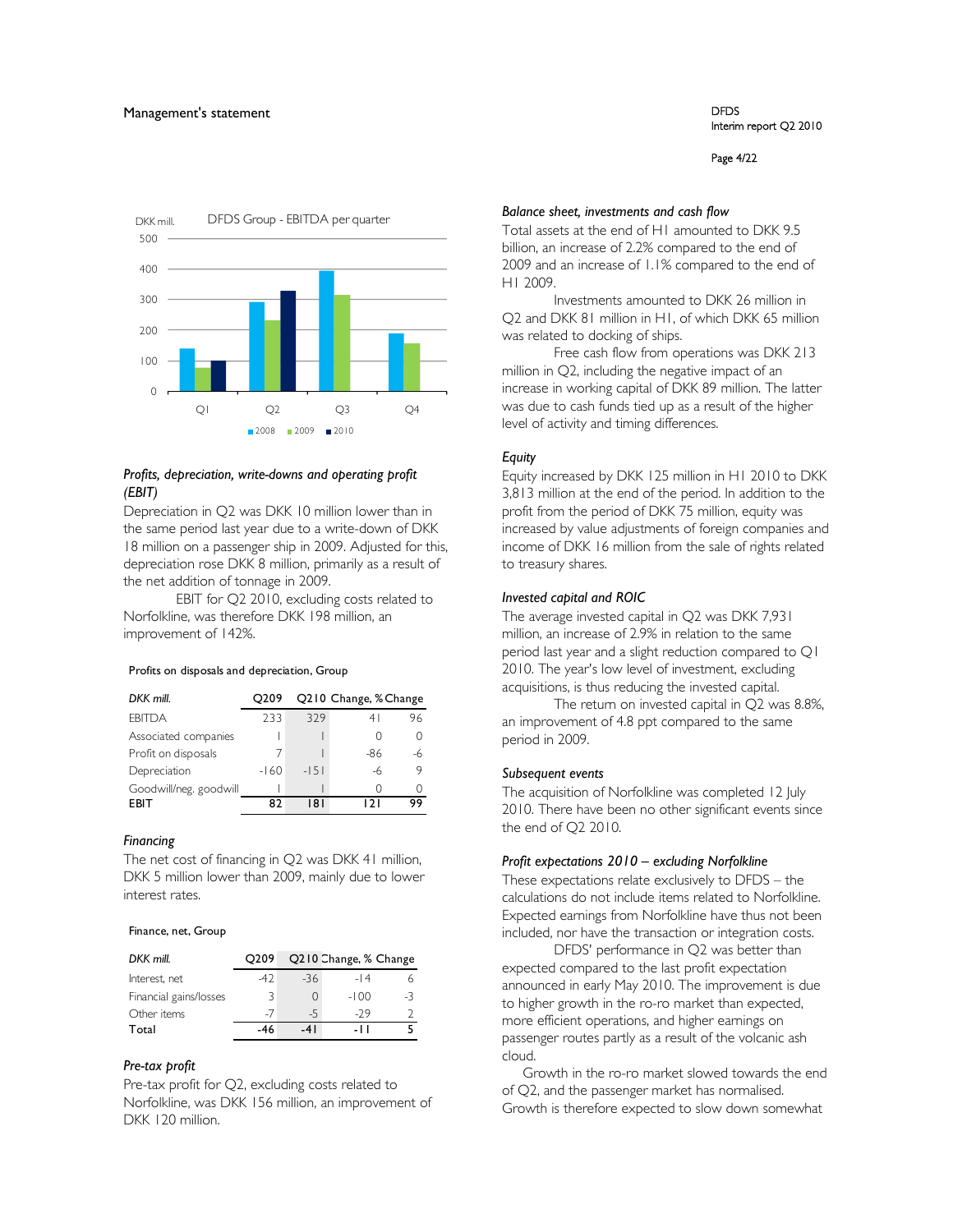## Management's statement **DFDS**

Interim report Q2 2010

#### Page 5/22

during the rest of 2010. Against this background, the fullyear profit forecast is upgraded as follows:

- Revenue is expected to increase by approx. 12–14%. Previously, an increase of approx. 10% was expected. The rise is due primarily to a higher level of activity for the business areas Ro-Ro Shipping and Terminal Services
- Operating profit before depreciation (EBITDA) is expected to rise by approx. 25%. Previously, an increase of 15–17% was expected
- Investments are expected to remain around DKK 150 million.

Overall, pre-tax profit of approx. DKK 275 million is expected for the full year. Previously, a pre-tax profit of approx. DKK 200 million was expected.

#### *Profit expectations 2010 – including Norfolkline*

A pre-tax profit of approx. DKK 50 million is expected for Norfolkline in H2. A full-year pre-tax profit of approx. DKK 325 million is therefore expected for the combined company.

In addition, costs will be incurred related to the transaction of around DKK 50 million, net integration costs of around DKK 80 million in H2, and financing costs of DKK 20 million, likewise in H2, as a result of the increase in debt financing in connection with the acquisition. The cost of these items total DKK 150 million.

The total pre-tax profit is thus expected to be approx. DKK 175 million.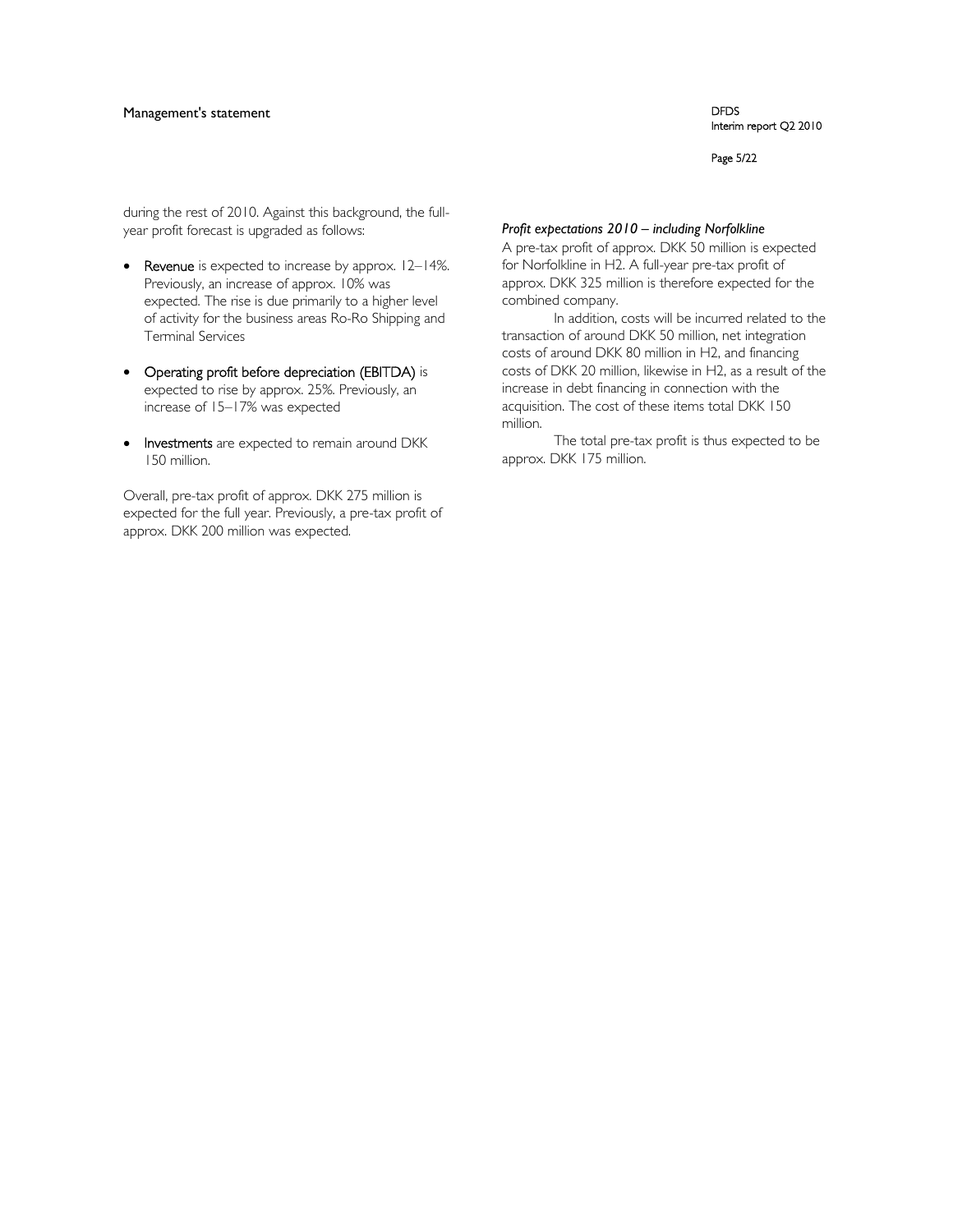Page 6/22

# Ro-Ro Shipping

*Ro-Ro Shipping operates a route network based on ro-ro and ro-pax tonnage in the North Sea and Baltic Sea. The main customer groups consist of haulage and freight companies, and manufacturers of heavy industrial goods.* 

|                                               |       |                | 2009  |       |           | 2010  |       | 2010   | 2009   |
|-----------------------------------------------|-------|----------------|-------|-------|-----------|-------|-------|--------|--------|
| DKK mill.                                     | QI    | Q <sub>2</sub> | Q3    | Q4    | Full year | QI    | Q2    | H1     | HI     |
| Revenue                                       | 669   | 736            | 798   | 794   | 2.997     | 817   | 917   | 1.734  | 1.405  |
| Operating profit before depreciation (EBITDA) | l 19  | 135            | 132   | 133   | 519       | 150   | 221   | 371    | 254    |
| Depreciation                                  | $-63$ | $-69$          | $-73$ | $-82$ | $-287$    | $-74$ | $-75$ | $-149$ | $-132$ |
| Operating profit (EBIT)                       | 56    | 66             | 59    | 51    | 232       | 76    | 46    | 222    | 122    |
| Operating profit margin (EBIT), %             | 8,4   | 9,0            | 7.4   | 6.4   | 7.7       | 9.3   | 15,9  | 12,8   | 8,7    |
| Invested capital, average                     | 4.510 | 4.916          | 5.256 | 5.320 | 4.965     | 5.316 | 5.337 | 5.322  | 4.728  |
| Return on invested capital (ROIC) p.a., %     | 4,7   | 5,0            | 4,4   | 3,6   | 4,4       | 5,8   | 0,4   | 7,8    | 4.9    |
| Lanemetres, '000                              | 2.139 | 2.274          | 2.327 | 2.457 | 9.197     | 2.439 | 2.665 | 5.104  | 4.413  |
| Passengers (Baltic Sea), '000                 | 63    | 94             | 29    | 77    | 363       | 76    | 10    | 186    | 157    |

#### *Market trends*

Volume growth in the ro-ro market remained positive in Q2 2010 in most Northern European regions. In the Baltic, the highest growth was generated in mid-Baltic Sea region, while traffic volumes between the south of Sweden and Germany remained low. In Kattegat and on the North Sea, growth remained positive. On the English Channel, Eurotunnel increased its market share significantly in Q2 by reducing rates. Exclusive of Eurotunnel, volumes were lower.

#### *Activity trends*

The number of transported lane metres rose 17.2% in Q2 compared to same period last year, due to growth in all route areas: the Baltic Sea, the North Sea and the Continental routes.

Routes in the Baltic Sea achieved volume growth of 33.3% as a result of general growth, expansion of the market area on the Continent, and some reduction of DFDS' and competitors' ro-ro capacity in the region. The rate level declined somewhat in the market.

The North Sea routes achieved volume growth of 16.3%. Freight rates also rose due to the strengthening of SEK. The level of activity was higher for both haulage and industrial customers, particularly in the automobile industry.

Continental routes achieved volume growth of 14.0% on the back of stable freight rates.

In early August 2010, DFDS had five ships chartered out. No excess tonnage is expected in the rest of the year.

#### *Financial performance*

Revenue for Q2 rose by 24.6% to DKK 917 million. Adjusted for oil-price surcharges, the rise was 16.8%. Adjusted for lower revenue from chartering out tonnage, the increase was 23.1%.

Operating profit before depreciation (EBITDA) for Q2 rose by 63.7% to DKK 221 million. The increase was due, first and foremost, to higher activity, improved capacity utilisation and stabilisation of freight rates. The oil price per ton increased by approx. 60% and resulted in higher bunker costs, which were largely offset by oilprice surcharges. The result for Q2 2009 included a net income of DKK 14 million from hedging transactions.

Depreciation for the quarter rose by DKK 6 million compared to the same period last year as a result of the addition and extension of tonnage, primarily in Q2–4 2009.

Return on invested capital in Q2 was 10.8% (5.0%) p.a.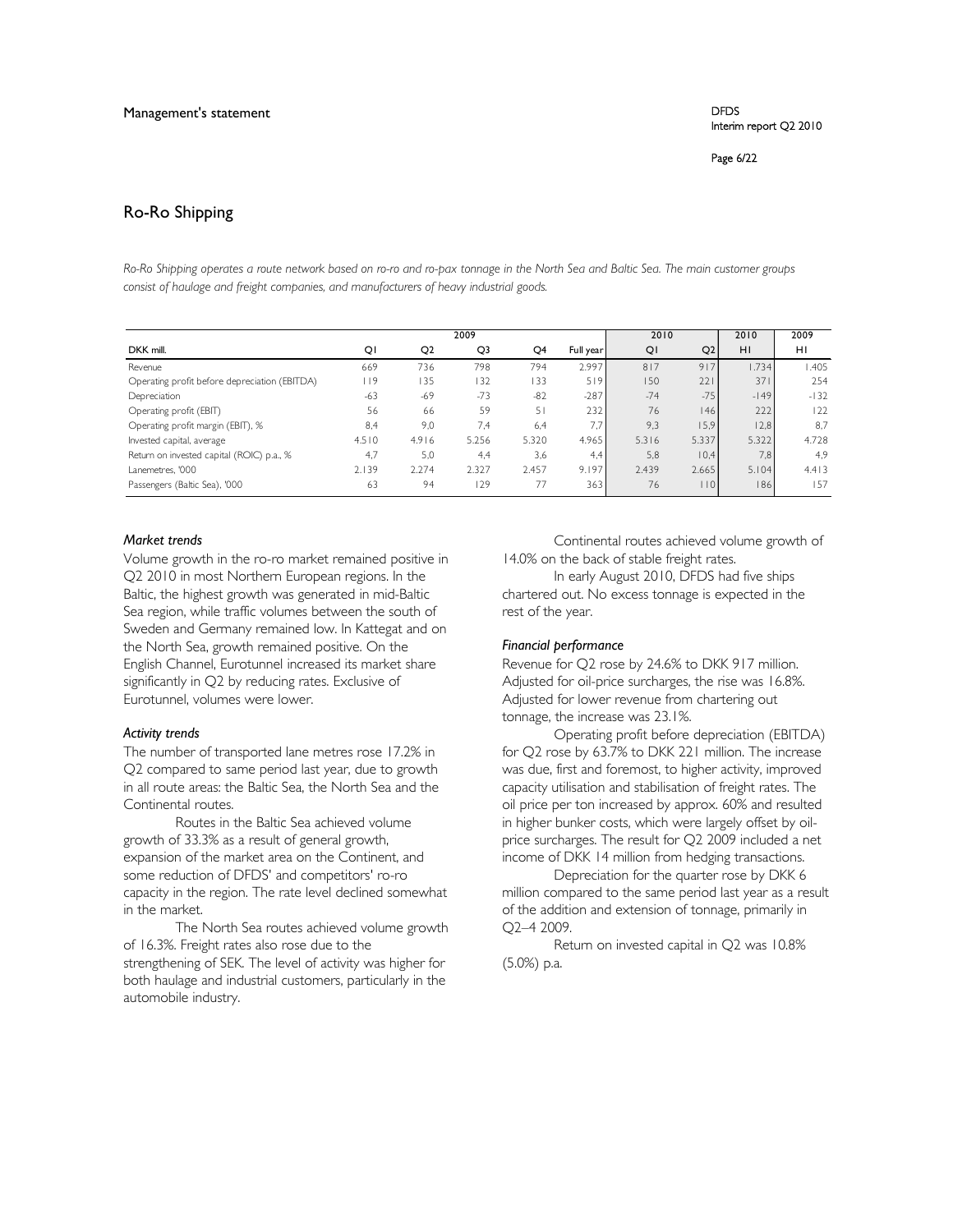Page 7/22

## Container Shipping

*Container Shipping operate route networks based on lo-lo tonnage in the North Sea, the Irish Sea and the north of Spain. The main customer groups are importers, exporters and manufacturers of heavy industrial goods.* 

|                                               |        |                          | 2009           |                |           | 2010         |                | 2010   | 2009   |
|-----------------------------------------------|--------|--------------------------|----------------|----------------|-----------|--------------|----------------|--------|--------|
| DKK mill.                                     | QI     | Q <sub>2</sub>           | Q <sub>3</sub> | Q <sub>4</sub> | Full year | QI           | Q2             | HI     | HI     |
| Revenue                                       | 294    | 287                      | 286            | 298            | 1.165     | 275          | 291            | 566    | 581    |
| Operating profit before depreciation (EBITDA) |        | $\overline{4}$           | 0              | $-4$           |           | $\circ$      |                |        | 9      |
| Associates                                    |        |                          | 0              | $\mathbf{0}$   |           | $\mathbf{0}$ |                |        |        |
| Profit/loss on disposal of tangible assets    |        |                          | $\Omega$       | $\Omega$       |           | $\Omega$     |                |        | 9      |
| Depreciation                                  | $-14$  | $-13$                    | $-10$          | $-13$          | $-50$     | $-11$        | $\overline{a}$ | $-22$  | $-27$  |
| Operating profit (EBIT)                       | $-7$   | $\overline{\phantom{a}}$ | $-10$          | $-17$          | $-35$     | $-11$        |                | $-13$  | $-8$   |
| Operating profit margin (EBIT), %             | $-2,4$ | $-0,3$                   | $-3,5$         | $-5,7$         | $-3,0$    | $-4,0$       | $-0,7'$        | $-2,3$ | $-1,4$ |
| Invested capital, average                     | 615    | 615                      | 602            | 617            | 617       | 619          | 629            | 624    | 607    |
| Return on invested capital (ROIC) p.a., %     | $-4,$  | $-1,2$                   | $-6,2$         | $-9,4$         | $-5.4$    | $-7,2$       | $-0,8$         | $-3,7$ | $-2,7$ |
| Tons, '000                                    | 450    | 425                      | 449            | 406            | 1.730     | 347          | 420            | 767    | 875    |
| Containers. '000                              | 22     | 22                       | 21             | 21             | 86        | 20           | 22             | 42     | 44     |

#### *Market trends*

Volumes in the container market in the North Sea are rising, while growth in the market between Ireland and the Continent is stagnating and price pressure prevails. Rising haulage costs on the Continent are also increasing the pressure on the margins for door–door transport solutions. In the industrial sector, growth in paper production remains low. The market for operating small tramp ships has improved from its previous low level.

#### *Activity trends*

Container activities in the North Sea achieved improved financial performance in Q2 due to increased activity and the adjustment of cost levels through vessel sharing agreements with other shipping companies. The cost level for container activities between Ireland and the Continent has also been adapted, but lower capacity utilisation and price pressure in the market resulted in a small reduction in financial performance.

An external strike in Norway and significantly lower volumes (primarily related to paper products) had a negative impact on the quarterly results for the industrial logistics activities.

The result for charter activities continued to improve in Q2 due to better market conditions and more competitive rates for chartered tonnage.

#### *Financial performance*

Revenue for Q2 rose by 1.4% to DKK 291 million. Higher revenue for container activities in the North Sea and for chartering activities offset lower revenue from industrial activities.

Operating profit before depreciation (EBITDA) for Q2 increased by DKK 5 million to DKK 9 million. The improvement in financial performance can primarily be attributed to charter activities, while the result for other activities as a whole was on a par with 2009.

Depreciation for the quarter was DKK 2 million lower as a result of the return of financially leased ships in 2009.

Return on invested capital was -0.8% (-1.2%) p.a. in Q2.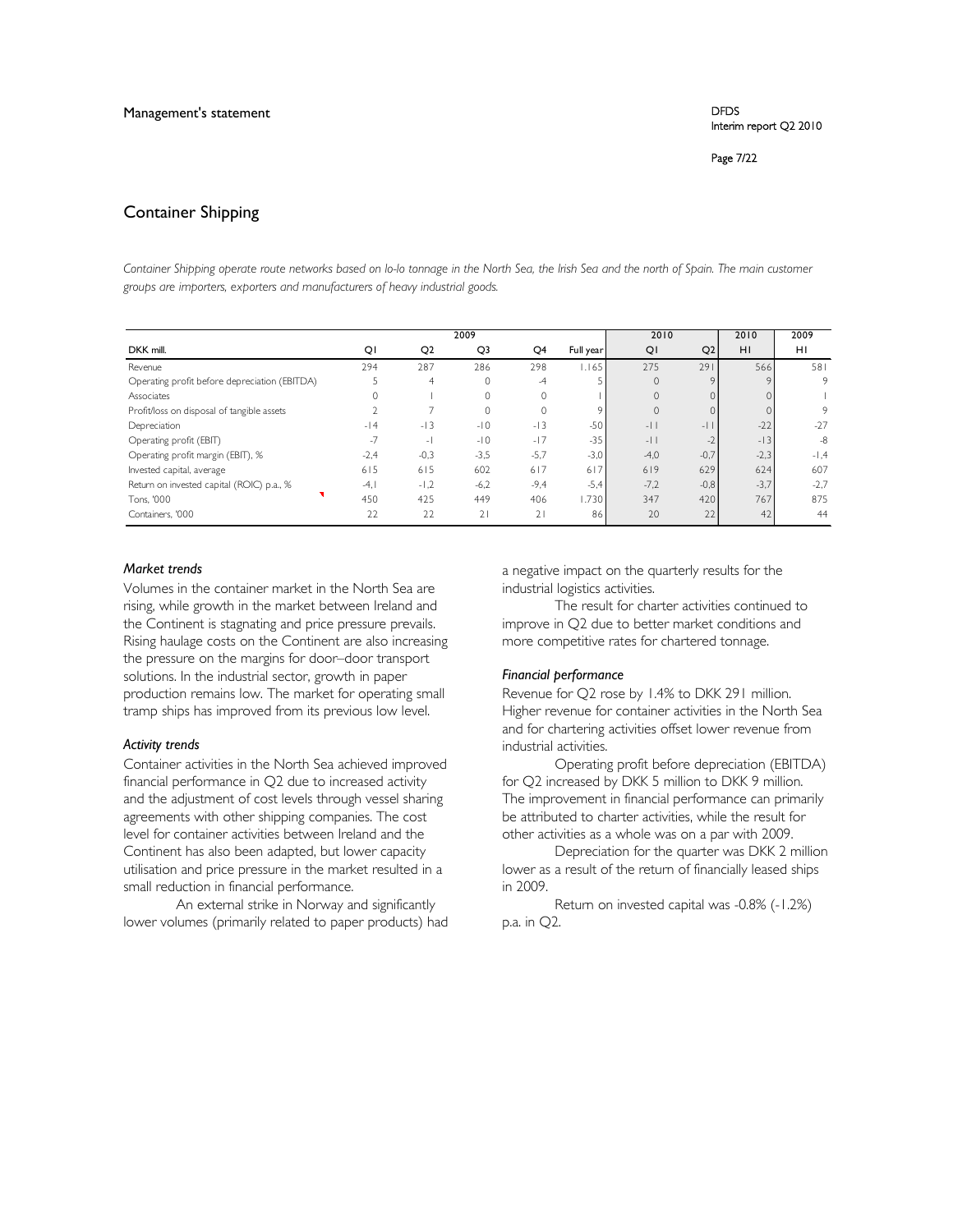Page 8/22

### Passenger Shipping

Passenger Shipping operate passenger routes based on cruise-ferry tonnage in the North Sea and Kattegat/Skagerrak. The most important *customer groups are car passengers, Mini-Cruise passengers, conferences and tour operators. In addition, DFDS Canal Tours operates tours around the canals of Copenhagen.* 

|                                               |         |                | 2009           |       |           | 2010    |       | 2010   | 2009   |
|-----------------------------------------------|---------|----------------|----------------|-------|-----------|---------|-------|--------|--------|
| DKK mill.                                     | QI      | Q <sub>2</sub> | Q <sub>3</sub> | Q4    | Full year | QI      | Q2    | H1     | H1     |
| Revenue                                       | 280     | 443            | 545            | 352   | .620      | 286     | 476   | 7621   | 723    |
| Operating profit before depreciation (EBITDA) | $-41$   | 105            | 187            | 63    | 314       | $-43$   | 105   | 62     | 64     |
| Depreciation                                  | $-44$   | $-62$          | $-45$          | $-60$ | $-2$      | $-40$   | $-40$ | $-80$  | $-106$ |
| Operating profit (EBIT)                       | $-85$   | 43             | 142            |       | 1031      | $-83$   | 65    | $-18$  | $-42$  |
| Operating profit margin (EBIT), %             | $-30,4$ | 9,7            | 26.1           | 0,9   | 6,4       | $-29,0$ | 13,7  | $-2,4$ | $-5,8$ |
| Invested capital, average                     | .758    | .693           | .659           | .644  | .693      | .509    | .365  | .453   | .725   |
| Return on invested capital (ROIC) p.a., %     | $-18,2$ | 9,6            | 33.1           | 0,7   | 5.7       | $-22,4$ | 8,3   | $-2,3$ | $-4,6$ |
| Passengers, '000                              | 249     | 368            | 427            | 279   | .323      | 251     | 373   | 624    | 617    |

#### *Market trends*

Demand for sea transport rose substantially in April 2010, when European airspace was shut down as a result of the volcanic ash cloud. The primary effect of this was an increase in ticket prices. Compared with Q2 2009, the activity level was lower in the Kattegat area, the southern Baltic Sea and the Irish Sea. There was, however, some growth on the rest of the Baltic Sea, the English Channel and the southern part of the North Sea.

#### *Activity trends*

The number of passengers in Q2 increased by 1.4% compared to the same period in 2009.

On the Copenhagen-Oslo route, the number of passengers rose by 1.3% during the quarter. Average ticket and onboard revenue per passenger rose by 11.1% as a result of a period of increased demand for sea transport due to the ash cloud.

On the Amsterdam-Newcastle route, the number of passengers rose by 2.5%. Average revenue per passenger was also positively affected by the ash cloud, and rose by 3.9%.

On the Esbjerg–Harwich route, the number of departures in the quarter decreased by 9.4% compared

to 2009 due to docking, and the number of passengers was 3.2% lower than in 2009. The average revenue per passenger increased by 9.9%.

#### *Financial performance*

Revenue for Q2 was DKK 476 million, an increase of 7.4% compared to the same period last year. Adjusted for revenue from chartering out a passenger ship in 2009, the increase was 9.3%.

Operating profit before depreciation (EBITDA) for Q2 was DKK 105 million, including a one-off cost of DKK 8 million related to adjustment of wages at sea in prior years. EBITDA in 2009 also included income of DKK 8 million from bunker hedging. Adjusted for these items, EBITDA rose by DKK 16 million in the quarter, with most of the increase generated by the Copenhagen-Oslo route. Bunker costs rose by DKK 17 million during the quarter, of which approx. two-thirds was offset by oil-price surcharges.

Return on invested capital was 18.3% (9.6%) p.a. in Q2.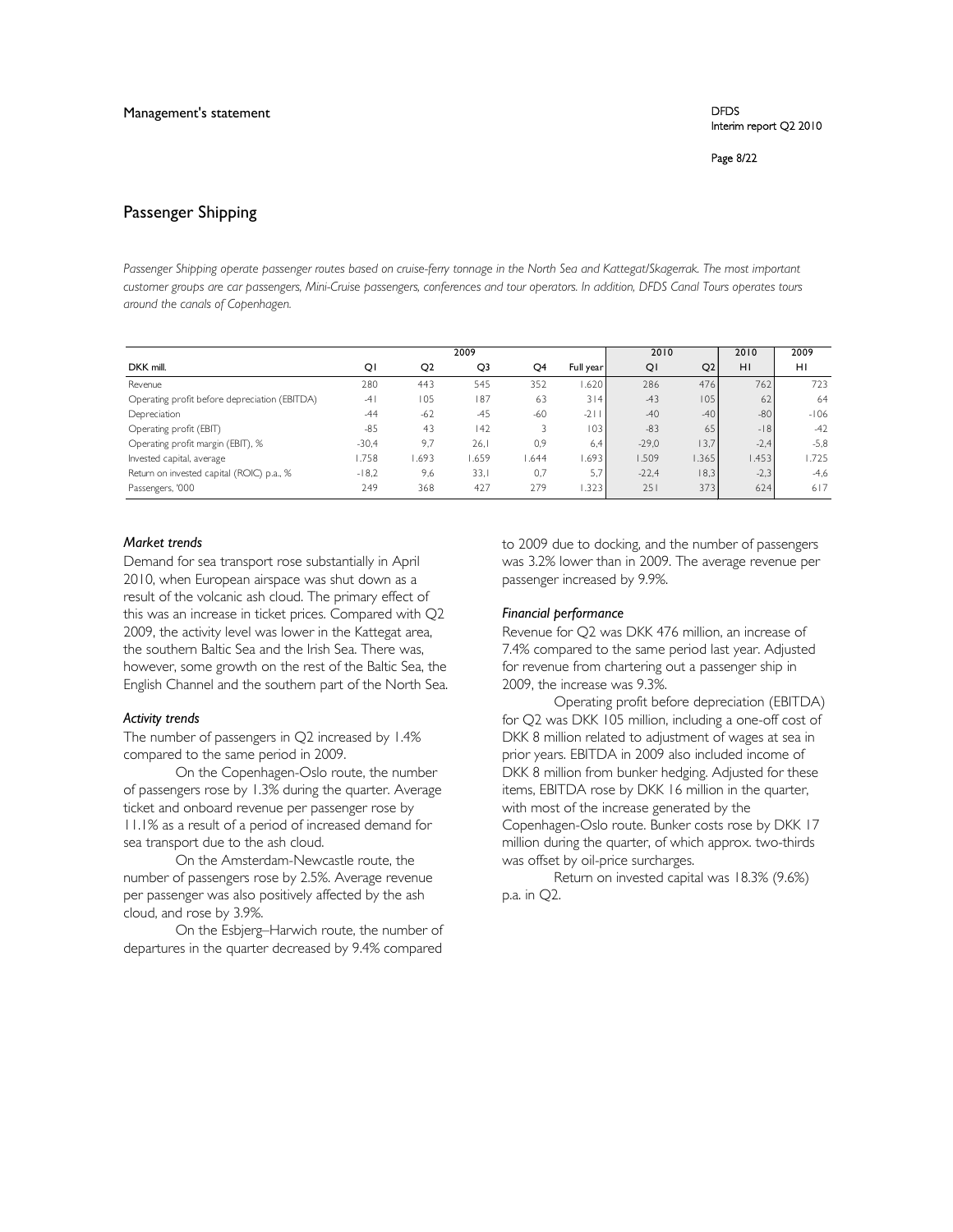Page 9/22

## Terminal Services

*Terminal Services operates own terminals in Denmark, England, the Netherlands and Norway, which mainly process unit loads, e.g. trailers, containers, automobiles and industrial goods. Some terminals also process passengers.* 

|                                               |         |                | 2009           |       |           | 2010           |       | 2010  | 2009     |
|-----------------------------------------------|---------|----------------|----------------|-------|-----------|----------------|-------|-------|----------|
| DKK mill.                                     | QI      | Q <sub>2</sub> | Q <sub>3</sub> | Q4    | Full year | QI             | Q2    | H1    | H1       |
| Revenue                                       | 28      | 135            | 145            | 147   | 555       | 153            | 179   | 332   | 263      |
| Operating profit before depreciation (EBITDA) | $-13$   | $-4$           | - 1            | 4     | $-14$     | $\overline{4}$ |       |       | $-17$    |
| Associates                                    | 0       | $\mathbf{0}$   |                |       |           | $\mathbf{0}$   |       |       | $\circ$  |
| Profit/loss on disposal of tangible assets    | 0       | 0              |                |       |           | $\Omega$       |       |       | $\Omega$ |
| Depreciation                                  | $-5$    | $-6$           | -6             | -5    | $-22$     | -6             | -h    | $-12$ | $-11$    |
| Operating profit (EBIT) before special items  | $-18$   | $-10$          | $-7$           |       | $-34$     | $-2$           |       |       | $-28$    |
| Operating profit margin (EBIT), %             | $-14.1$ | $-7,4$         | $-4,8$         | 0.7   | $-6.1$    | $-1,3$         |       | 0.0   | $-10.6$  |
| Invested capital, average                     | 314     | 32             | 321            | 300   | 312       | 283            | 284   | 285   | 320      |
| Return on invested capital (ROIC) p.a., %     | $-22.1$ | $-11,7$        | $-7,9$         | 0,6   | $-10.4$   | $-2,9$         | 2,8   | 0.0   | $-16,8$  |
| Tons. '000                                    | 3.246   | 3.356          | 3.552          | 3.848 | 14.002    | 3.817          | 3.911 | 7.728 | 6.602    |

#### *Market trends*

As a result of a high proportion of internal sales, mainly to Ro-Ro Shipping, the market trends are closely linked to that business area. The market trend for third-party volumes, including project loads, was positive in Q2.

#### *Activity trends*

Most terminals, particularly Immingham and Maasvlakte, improved financial performance in Q2 due to higher volumes from own routes and from third-party customers. In Maasvlakte, the proportion of break-bulk increased in advance of the relocation of the call on the ro-ro route from Immingham to Norfolkline's port terminal in Vlaardingen in Q1 2011. Operations at

DFDS Nordic Terminal in Immingham were further improved in Q2.

#### *Financial performance*

Revenue in Q2 rose by 32.6% to DKK 179 million. The rise is due to increased internal and external activity in Immingham, and to increased break-bulk activity in Maasvlakte.

Operating profit before depreciation (EBITDA) for Q2 was DKK 7 million, an improvement of DKK II million, of which the majority was due to improved earnings at the DFDS Nordic Terminal in Immingham and, to a lesser extent, at Maasvlakte.

Return on invested capital was 2.8% (-11.7%) p.a. in Q2.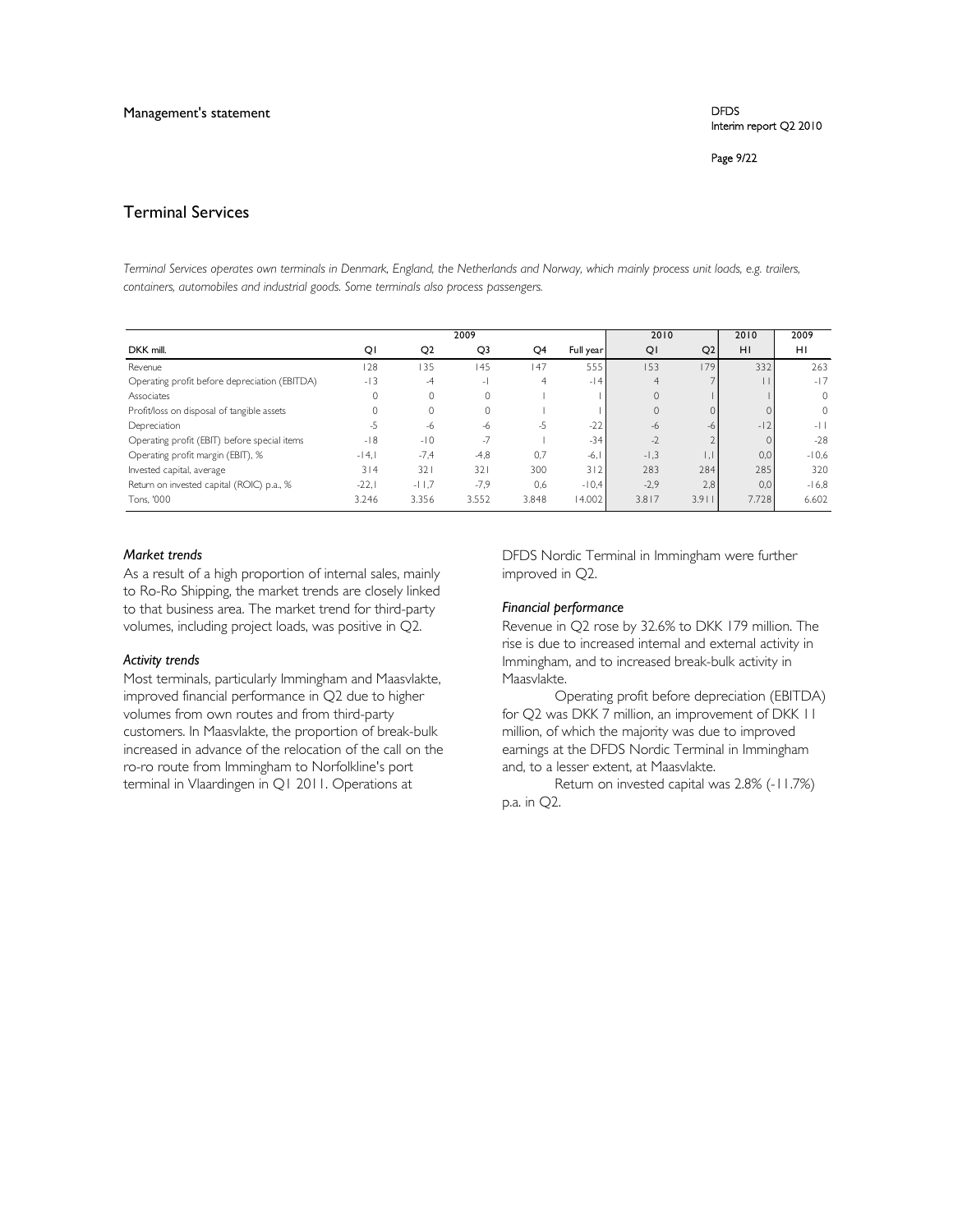Page 10/22

# Trailer Services

*Trailer Services operates trailer companies in Norway, Sweden, Denmark, Finland, Germany, Belgium, the Netherlands, Great Britain and Ireland,*  which primarily service the market by providing transport solutions for full loads using DFDS' route network.

|                                               |      |                | 2009   |                |           | 2010   |        | 2010   | 2009        |
|-----------------------------------------------|------|----------------|--------|----------------|-----------|--------|--------|--------|-------------|
| DKK mill.                                     | QI   | Q <sub>2</sub> | Q3     | Q4             | Full year | QI     | Q2     | HI     | HI          |
| Revenue                                       | 182  | 201            | 195    | 198            | 776       | 234    | 255    | 489    | 383         |
| Operating profit before depreciation (EBITDA) | 12   | 13             |        | $\overline{4}$ | 36        |        |        | 8      | 25          |
| Profit/loss on disposal of tangible assets    | 0    |                |        | 4              | 6.        |        |        |        |             |
| Depreciation                                  | $-6$ | $-8$           | -9     | $-8$           | $-3$      | $-8$   | -8     | $-16$  | $-14$       |
| Operating profit (EBIT)                       | 6    | 6              | - 1    |                |           | -2     | $-4$   | -6     | $ 2\rangle$ |
| Operating profit margin (EBIT), %             | 3,3  | 3,0            | $-0,5$ | 0,0            | 1,4       | $-0,9$ | $-1,6$ | $-1,2$ | 3.1         |
| Invested capital, average                     | 229  | 243            | 285    | 284            | 260       | 256    | 267    | 263    | 244         |
| Return on invested capital (ROIC) p.a., %     | 9,7  | 8,5            | 0.1    | $-0,5$         | 4.1       | $-2,7$ | $-5,3$ | $-3,8$ | 9,0         |
| Shipments, '000                               | 16   | 17             | 16     | 18             | 67        | 21     | 22     | 43     | 33          |

#### *Market trends*

Like the freight market for ro-ro shipping, activity generally increased in the trailer market in Q2 2010. However, growth began to slow down towards the end of the quarter. The market is characterised by general price pressure, and in some areas haulage capacity is lacking.

#### *Activity trends*

The total number of shipments rose by 29.4% in Q2. In December 2009, trailer activities between North Germany and Great Britain were acquired by a German transport and logistics company. Adjusted for these activities, the number of consignments increased by 10.5%.

With the exception of the Danish activities, the level of activity increased in all companies. However, margins were generally under pressure by greater empty positioning of trailers as a result of imbalances in traffic, as well as external strikes in Finland and Norway.

In addition to the above factors, earnings in the Belgian company suffered from ongoing unsatisfactory price and cost controls. Implementation of DFDS' "doorto-door" IT system in the Belgian company is expected

to be completed in September, and operational improvements are expected by year-end.

#### *Financial performance*

Revenue for Q2 rose by 26.9% to DKK 255 million. Approx. half of the increase can be attributed to the acquisition of German trailer activities in December 2009. The rest of the improvement is largely related to increased activity by the Swedish and Belgian companies. The level of activity by the Danish company was on a par with 2009.

Operating profit before depreciation (EBITDA) was reduced by 76.9% to DKK 3 million, a decrease of DKK 10 million. The decline was due to lower earnings in the business area's Belgian company, partly as a result of not achieving coverage of higher costs caused by oil price increases and exchange-rate fluctuations, but also due to imbalances in traffic and the cost of implementing new systems. The overall result for the other activities was on a par with 2009, as the addition of the new German activities reduced the margin.

Return on invested capital in Q2 was -5.3% (8.5%) p.a.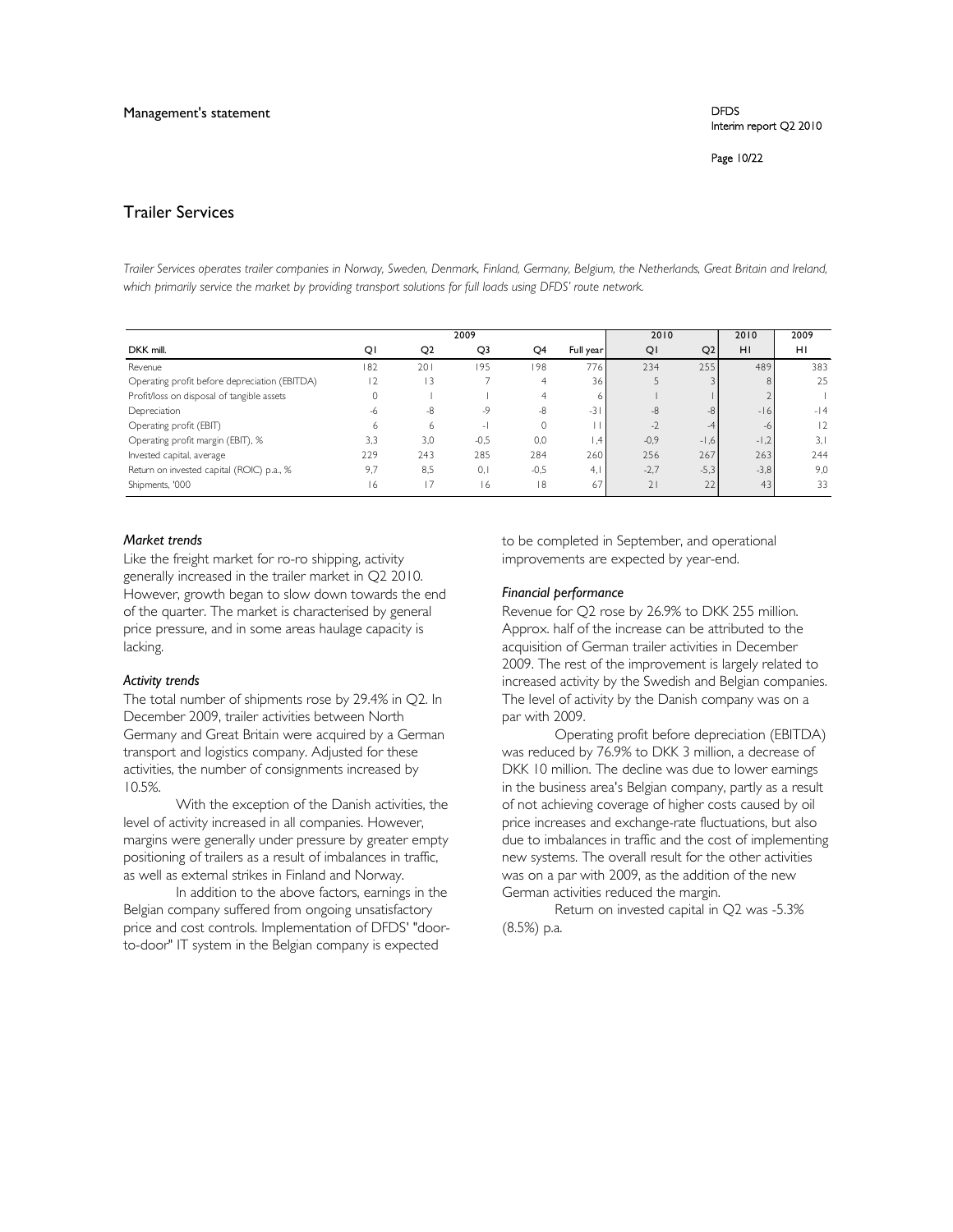Page 11/22

## Statement by the Executive Board and Board of Directors

The Board of Directors and the Executive Board have today discussed and approved the interim financial report for the period 1 January – 30 June 2010 for DFDS A/S.

The interim financial report, which has not been audited or reviewed by the company's accountant, has been prepared in accordance with IAS 34, "Presentation of Interim Financial Statements", as adopted by the EU, and in accordance with additional Danish disclosure requirements for interim financial reports for listed companies.

We consider the interim financial report to provide a true and fair view of the Group's assets, liabilities and financial position at 30 June 2010 and of the result of the Group's operations and cash flows for the period 1 January – 30 June 2010.

We also consider the management's review to contain a fair account of the development of the Group's activities and financial position, the profit for the period and of the Group's financial position as a whole as well as a description of the most significant risks and uncertainties faced by the Group.

Copenhagen, 18 August 2010

*Executive Board*

Niels Smedegaard CEO<br>CEO CEO CEO CEO CFO

*Board of Directors* 

Bent Østergaard Magn Sørensen Søren Skou Søren Skou Søren Skou Søren Skou Søren Skou Søren Skou Søren Skou Søren Skou Søren Skou Søren Skou Søren Skou Søren Skou Søren Skou Søren Skou Søren Skou Søren Skou Søren Skou Søren

Deputy Chairman

Anders Moberg **Information** Thomas Mørk<sup>\*</sup> **Ingar Skaug** Ingar Skaug

Claus Arnhild\* Michael Helbo\* Jill Lauritzen Melby

Lene Skole

\* Employee elected board members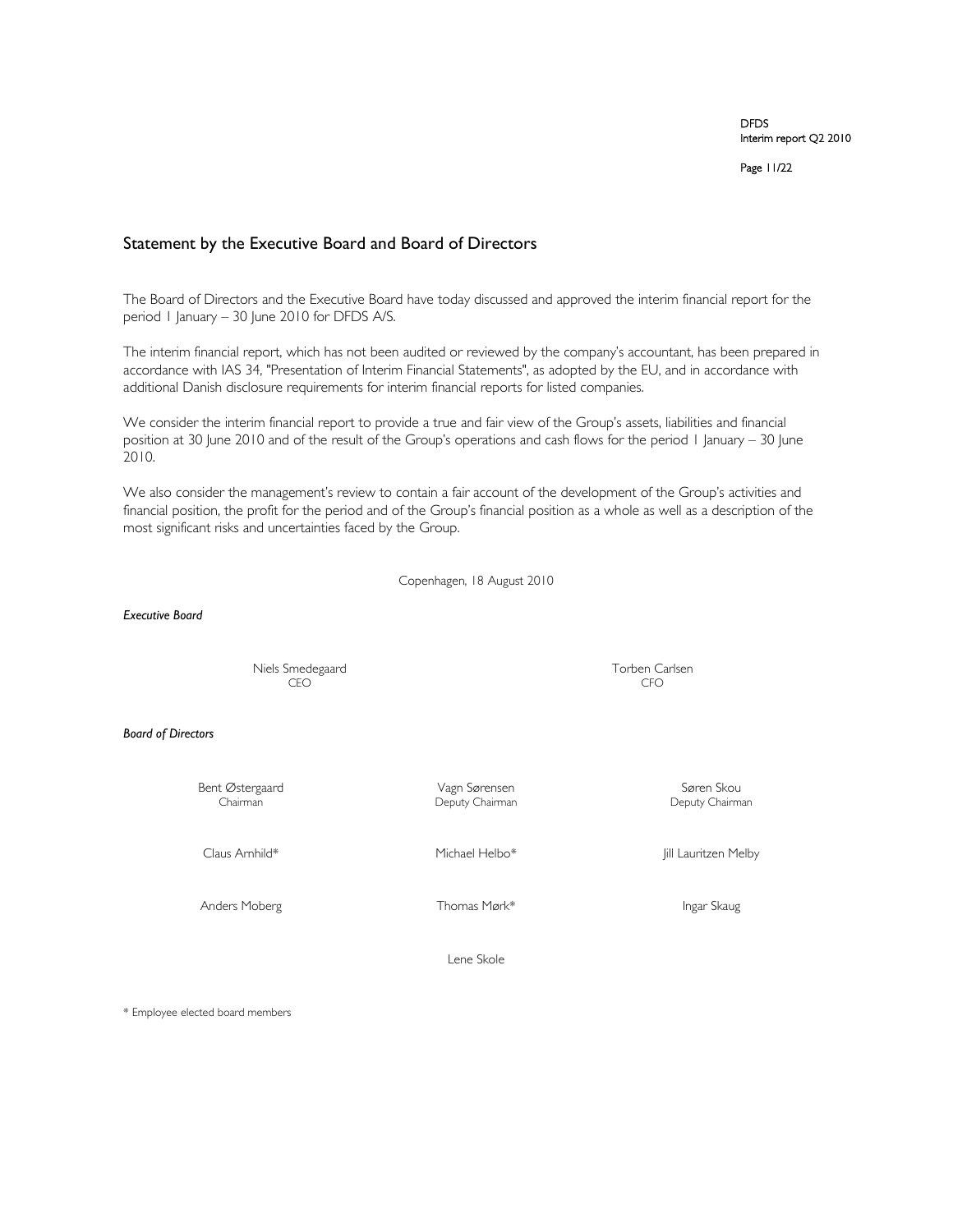Page 12/22

# DFDS Group – Income Statement

|                                                          | 2010           | 2009           | 2010             | 2009       | 2009       |
|----------------------------------------------------------|----------------|----------------|------------------|------------|------------|
| DKK mill.                                                | Q <sub>2</sub> | Q <sub>2</sub> | ΗI               | ΗI         | Full year  |
|                                                          |                |                |                  |            |            |
| Revenue                                                  | 1,951.2        | 1,648.3        | 3,561.8          | 3,079.0    | 6,555.5    |
|                                                          |                |                |                  |            |            |
| Costs:                                                   |                |                |                  |            |            |
| Operating costs related to ships                         | $-1,036.3$     | $-818.0$       | $-2,004.4$       | $-1,611.0$ | $-3,391.6$ |
| Charter hire                                             | $-135.1$       | $-162.4$       | $-285.1$         | $-316.2$   | $-661.5$   |
| Staff costs                                              | $-339.3$       | $-336.0$       | $-651.9$         | $-659.2$   | $-1,325.6$ |
| Other costs of operation, sales and administration       | $-111.4$       | $-99.2$        | $-191.5$         | $-181.8$   | $-390.4$   |
| Of this, costs regarding Norfolkline                     | $-16.2$        | 0.0            | $-20.8$          | 0.0        | $-17.6$    |
| Total costs                                              | $-1,622.1$     | $-1,415.6$     | $-3,132.9$       | $-2.768.2$ | -5,769.1   |
| Operating profit before depreciation (EBITDA)            | 329.I          | 232.7          | 428.9            | 310.8      | 786.4      |
|                                                          |                |                |                  |            |            |
| Share of profit of associates                            | 0.5            | 0.8            | 0.6              | 1.2        | $\perp$ .4 |
| Profit/loss on disposal of tangible assets               | 0.9            | 7.2            | 2.3              | 10.4       | 17.6       |
| Depreciation and impairment                              |                |                |                  |            |            |
| Ships                                                    | $-120.2$       | $-112.5$       | $-236.1$         | $-217.4$   | $-448.1$   |
| Other fixed assets                                       | $-29.2$        | $-28.9$        | $-59.5$          | $-59.5$    | $-124.1$   |
| Impairment losses for ships and other non-current assets | 0.0            | $-18.0$        | 0.0              | $-18.0$    | $-60.7$    |
| Value adjustment goodwill/negative goodwill              | 0.3            | 0.5            | 0.7              | 0.9        | 1.5        |
| Total depreciation and impairment                        | $-149.1$       | $-158.9$       | $-294.9$         | $-294.0$   | $-631.4$   |
|                                                          |                |                |                  |            |            |
| Operating profit (EBIT)                                  | 181.4          | 81.8           | 136.9            | 28.4       | 174.0      |
| Financial income                                         | 85.2           | 16.9           | 109.3            | 54.5       | 34.2       |
| Financial expenses                                       | $-126.5$       | $-62.8$        | $-168.1$         | $-150.0$   | $-188.5$   |
| Finance, net                                             | $-41.3$        | $-45.9$        | $-58.8$          | $-95.5$    | $-154.3$   |
| Profit before tax                                        | 140.1          | 35.9           | 78.I             | $-67.1$    | 19.7       |
|                                                          |                |                |                  |            |            |
| Tax on profit                                            | $-3.7$         | 16.4           | $-3.6$           | 24.5       | 69.I       |
|                                                          |                |                |                  |            |            |
| Profit for the period                                    | 136.4          | 52.3           | 74.5             | $-42.6$    | 88.8       |
|                                                          |                |                |                  |            |            |
| Attributable to:                                         |                |                |                  |            |            |
| Equity holders of DFDS A/S                               | 135.5          | 51.7           | 73.5             | $-43.7$    | 85.7       |
| Minority interests                                       | 0.9            | 0.6            | $\overline{0}$ . | 1.1        | 3.1        |
|                                                          | 136.4          | 52.3           | 74.5             | $-42.6$    | 88.8       |
| Basic earnings per share (EPS) of DKK 100                | 17.68          | 4.46           | 9.59             | $-5.70$    | .   8      |
| Diluted earnings per share (EPS-D) of DKK 100            | 17.68          | 4.46           | 9.59             | $-5.70$    | 11.18      |
|                                                          |                |                |                  |            |            |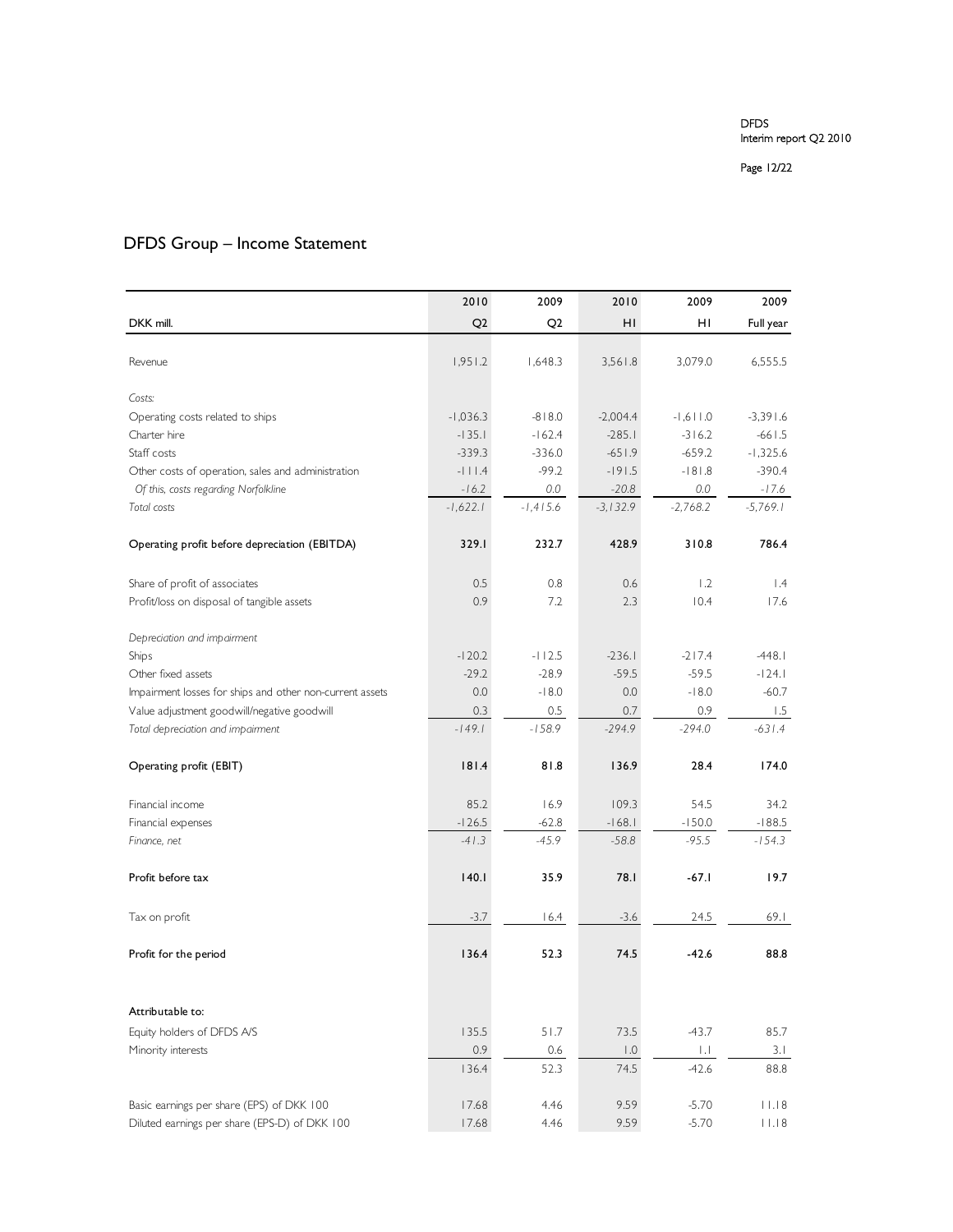Page 13/22

# DFDS Group - Comprehensive income

|                                                                                                                                    | 2010           | 2009           | 2010                            | 2009    | 2009      |
|------------------------------------------------------------------------------------------------------------------------------------|----------------|----------------|---------------------------------|---------|-----------|
| DKK mill.                                                                                                                          | Q <sub>2</sub> | Q <sub>2</sub> | HI                              | HI      | Full year |
|                                                                                                                                    |                |                |                                 |         |           |
| Profit for the period                                                                                                              | 136,4          | 52,3           | 74,5                            | $-42.6$ | 88,8      |
| Other comprehensive income                                                                                                         |                |                |                                 |         |           |
| Value adjustment of hedging instruments                                                                                            | $-37.3$        | 42.4           | $-54.9$                         | 82.1    | 73,4      |
| Value adjustment of hedging instruments transferred to revenue<br>Value adjustment of hedging instruments transferred to operating | $-0, 1$        | $-2,5$         | $-0, 1$                         | $-7,4$  | 5,7       |
| expenses                                                                                                                           | 19,3           | $-22,0$        | 9,2                             | $-37.2$ | $-63.8$   |
| Value adjustment of hedging instruments transferred to financial                                                                   |                |                |                                 |         |           |
| expenses                                                                                                                           | 10,2           | 6.2            | 21,0                            | 6,2     | 25,1      |
| Tax of equity movements                                                                                                            | 0,0            | 0.0            | 0,0                             | 0,0     | 0,0       |
| Currency translation, foreign companies                                                                                            | 16,7           | 5,2            | 63,7                            | 41,8    | 94,3      |
| Revaluation of securities                                                                                                          | $-2,1$         | 0,5            | $-5,2$                          | 3,9     | 5,6       |
| Comprehensive income for the period                                                                                                | 143,1          | 82,1           | 108,2                           | 46,8    | 229,1     |
|                                                                                                                                    |                |                |                                 |         |           |
| Comprehensive income for the period is attributed to                                                                               |                |                |                                 |         |           |
| Equity holders of DFDS A/S                                                                                                         | 142,3          | 81,8           | 107,2                           | 45,8    | 225,7     |
| Minority interests                                                                                                                 | 0,8            | 0,3            | $\overline{0}$ , $\overline{0}$ | 0,1     | 3,4       |
|                                                                                                                                    | 143,1          | 82,1           | 108,2                           | 46,8    | 229,1     |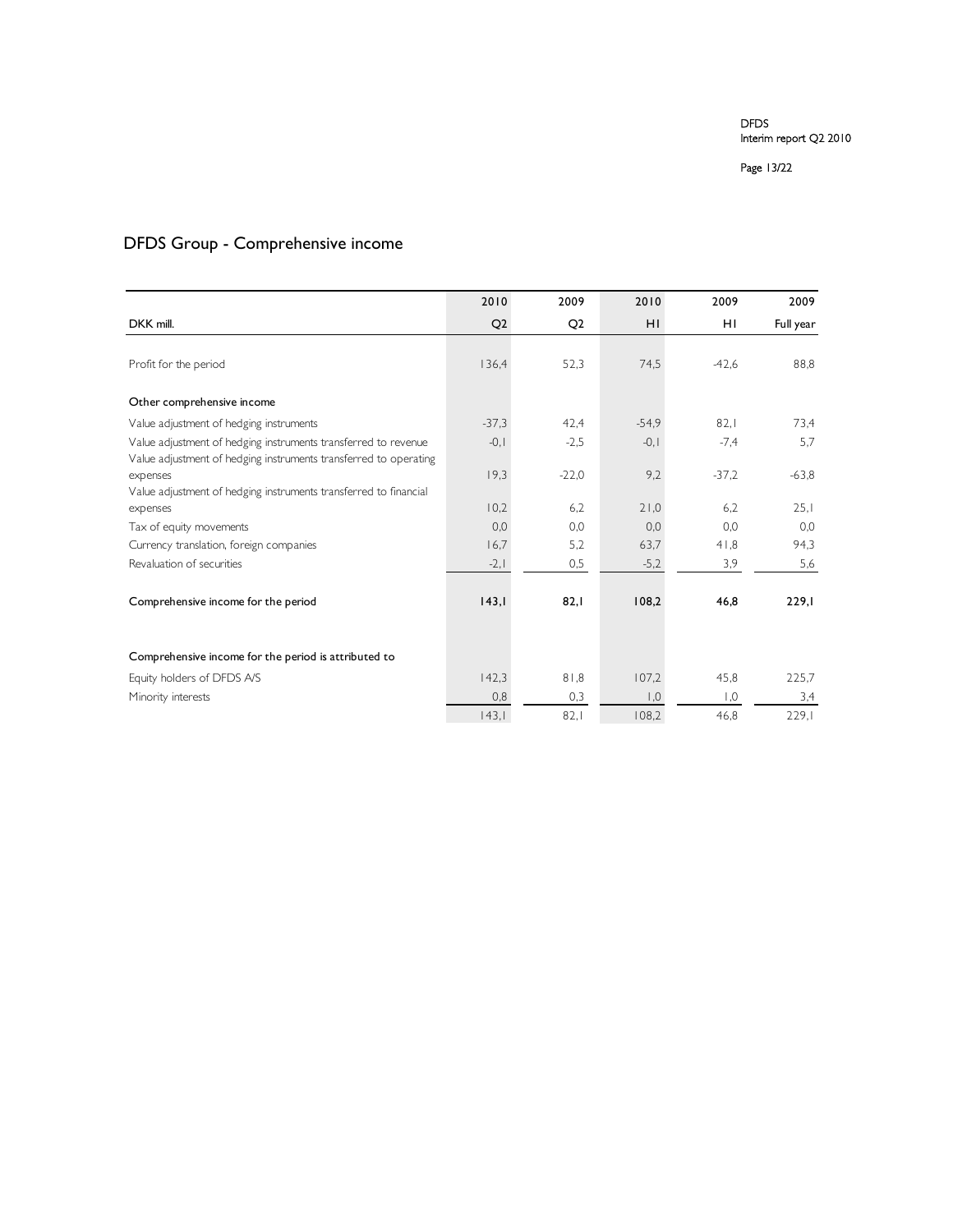#### Page 14/22

# DFDS Group - Balance Sheet, Assets

|                                      | 30.06.  | 30.06.  | 31.12.  |
|--------------------------------------|---------|---------|---------|
| DKK mill.                            | 2010    | 2009    | 2009    |
|                                      |         |         |         |
| Non-current assets                   |         |         |         |
| Goodwill                             | 350.9   | 337.9   | 343.9   |
| Other non-current intangible assets  | 6.0     | 25.2    | 15.2    |
| Software                             | 59.1    | 59.3    | 59.4    |
| Development projects in progress     | 10.2    | 6.9     | 6.0     |
| Total non-current intangible assets  | 426.2   | 429.3   | 424.5   |
| <b>Buildings</b>                     | 75.1    | 76.2    | 75.3    |
| Terminals                            | 286.1   | 297.0   | 278.4   |
| Ships                                | 6,846.3 | 6,508.6 | 6,864.0 |
| Equipment, etc.                      | 284.1   | 320.9   | 298.8   |
| Work in progress and prepayments     | 6.5     | 199.4   | 9.3     |
| Total non-current tangible assets    | 7,498.1 | 7,402.1 | 7,525.8 |
| Investments in associates            | 4.0     | 5.2     | 4.8     |
| Receivables                          | 25.3    | 28.6    | 24.8    |
| Securities                           | 25.8    | 29.4    | 30.1    |
| Deferred tax assets                  | 113.4   | 104.3   | 102.7   |
| Total other non-current assets       | 168.5   | 167.5   | 162.4   |
| Total non-current assets             | 8,092.8 | 7,998.9 | 8,112.7 |
| Inventories                          | 73.5    | 80.9    | 76.8    |
| Trade receivables                    | 935.0   | 715.4   | 721.6   |
| Amounts owed by associates           | 6.4     | 2.9     | 2.8     |
| Other receivables and current assets | 110.2   | 138.4   | 96.2    |
| Prepayments                          | 123.9   | 91.7    | 122.3   |
| Cash at bank and in hand             | 165.1   | 205.5   | 154.6   |
|                                      | 1,414.1 | 1,234.8 | 1,174.3 |
| Assets classified as held for sale   | 0.0     | 167.0   | 0.11    |
| Total current assets                 | 1,414.1 | 1,401.8 | 1,185.3 |
| <b>Total assets</b>                  | 9,506.9 | 9,400.7 | 9,298.0 |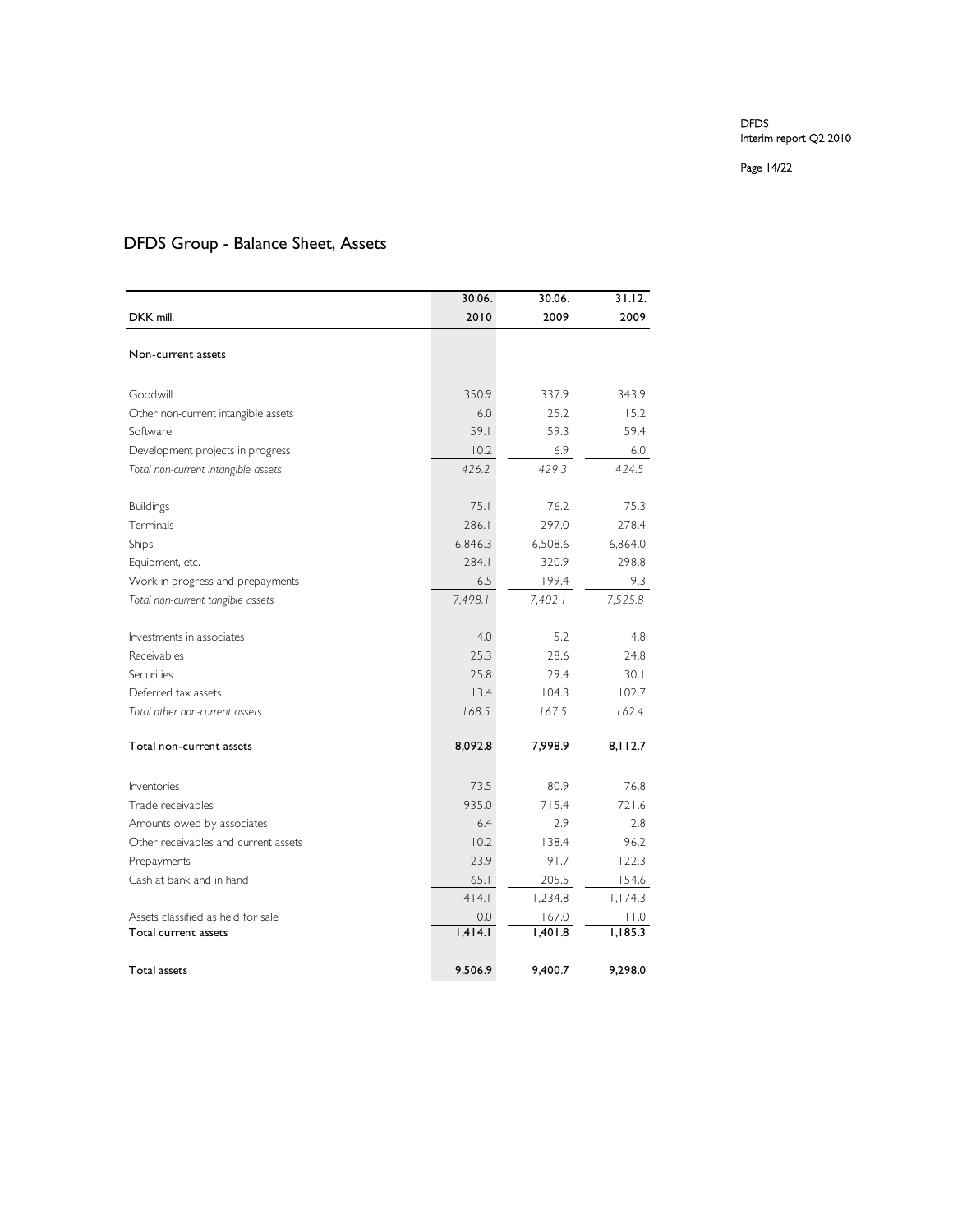Page 15/22

# DFDS Group - Balance Sheet, Equity and Liabilities

|                                                         | 30.06.   | 30.06.   | 31.12.   |
|---------------------------------------------------------|----------|----------|----------|
| DKK mill.                                               | 2010     | 2009     | 2009     |
|                                                         |          |          |          |
| Equity                                                  |          |          |          |
| Share capital                                           | 800.0    | 800.0    | 800.0    |
| Reserves                                                | $-135.4$ | $-219.9$ | $-169.1$ |
| Retained earnings                                       | 3,101.0  | 2,880.7  | 3,009.8  |
| Total equity attributable to equity holders of DFDS A/S | 3,765.6  | 3,460.8  | 3,640.7  |
| Minority interests                                      | 47.0     | 47.2     | 47.1     |
| Total equity                                            | 3,812.6  | 3,508.0  | 3,687.8  |
|                                                         |          |          |          |
| Interest bearing liabilities                            | 3,052.0  | 3,269.8  | 3,073.7  |
| Deferred tax                                            | 173.7    | 155.0    | 162.1    |
| Pension and jubilee liabilities                         | 190.5    | 191.9    | 178.9    |
| Total non-current liabilities                           | 3,416.2  | 3.616.7  | 3,414.7  |
| Interest bearing liabilities                            | 938.7    | 997.8    | 1,126.4  |
| Trade payables                                          | 333.6    | 332.0    | 315.0    |
| Amounts owed by associates                              | 0.3      | 2.5      | 0.0      |
| Other provisions                                        | 6.2      | 9.7      | 6.2      |
| Corporation tax                                         | 32.3     | 23.6     | 26.4     |
| Other payables                                          | 783.9    | 674.4    | 648.0    |
| Deferred income                                         | 183.1    | 151.0    | 73.5     |
|                                                         | 2,278.1  | 2,191.0  | 2,195.5  |
| Liabilities related to assets held for sale             | 0.0      | 85.0     | 0.0      |
| Total current liabilities                               | 2,278.1  | 2,276.0  | 2.195.5  |
| <b>Total liabilites</b>                                 | 5,694.3  | 5,892.7  | 5,610.2  |
| Total equity and liabilities                            | 9,506.9  | 9,400.7  | 9,298.0  |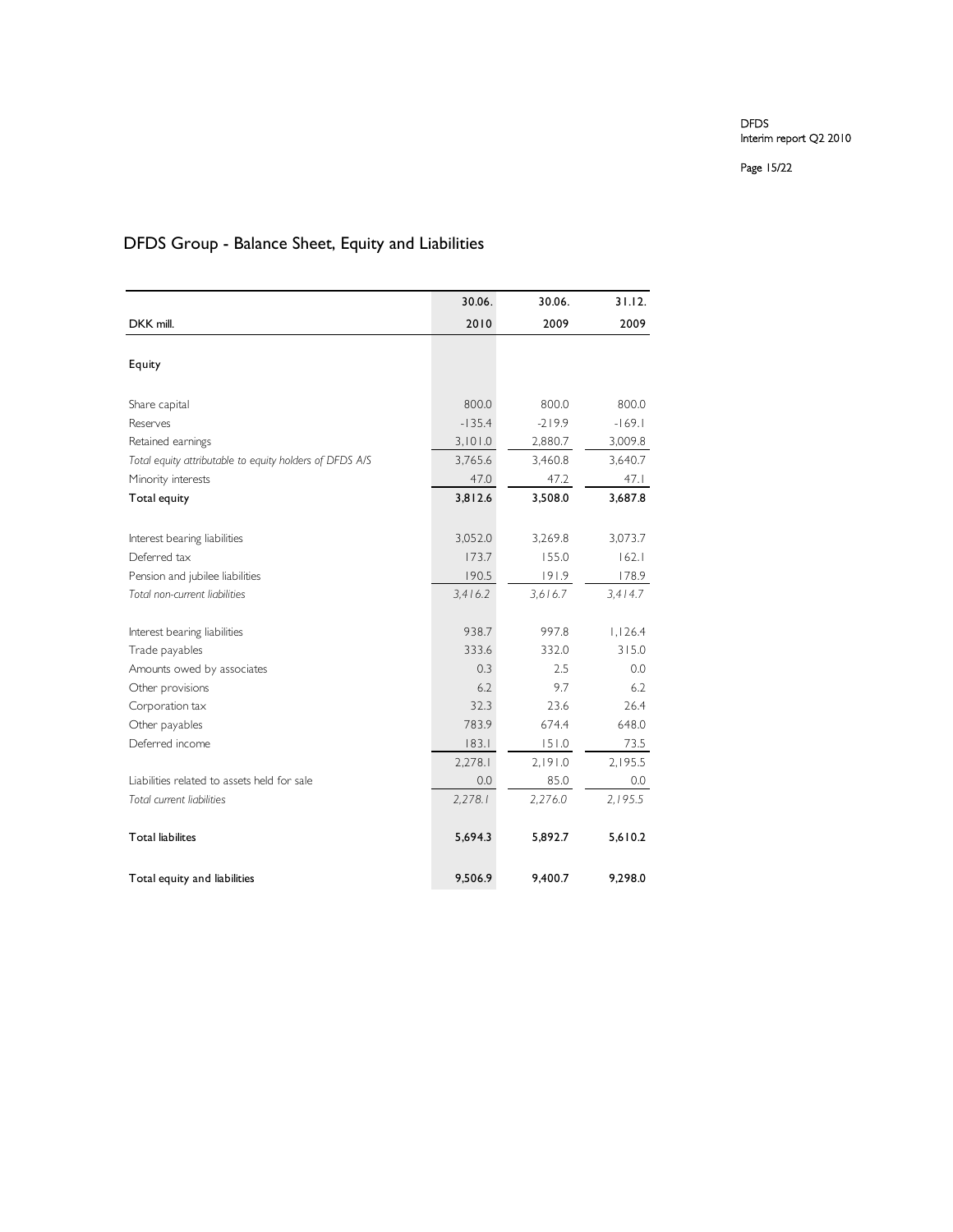Page 16/22

# DFDS Group - Statement of changes in equity

|                                                                              | Share capital |             | Reserves |               |          | Retained<br>Total equity     |                   | Total<br>Minority         |                             |
|------------------------------------------------------------------------------|---------------|-------------|----------|---------------|----------|------------------------------|-------------------|---------------------------|-----------------------------|
|                                                                              |               | Currency    | Hedging  | Revaluation   | Treasury | earnings                     | attributable to   | interests                 |                             |
| DKK mill.                                                                    |               | translation |          | of securities | shares   |                              | equity holders of |                           |                             |
|                                                                              |               |             |          |               |          |                              |                   |                           |                             |
| Equity at I January 2009                                                     | 800.0         | $-175.9$    | $-102.9$ | 3.3           | $-34.0$  | 2,923.4                      | 3,413.9           | 70.6                      | 3.484.5                     |
| Equity movements H1 2009                                                     |               |             |          |               |          |                              |                   |                           |                             |
| Comprehensive income for the period                                          |               |             |          |               |          |                              |                   |                           |                             |
| Profit for the period                                                        |               |             |          |               |          | $-43.7$                      | $-43.7$           | $\vert \cdot \vert$       | $-42.6$                     |
| Other comprehensive income                                                   |               |             |          |               |          |                              |                   |                           |                             |
| Value adjustment of hedging instruments                                      |               |             | 82.1     |               |          |                              | 82.1              |                           | 82.1                        |
| Value adjustment of hedging instruments transferred to                       |               |             |          |               |          |                              |                   |                           |                             |
| revenue<br>Value adjustment of hedging instruments transferred to            |               |             | $-7.5$   |               |          |                              | $-7.5$            |                           | $-7.5$                      |
| operating expenses                                                           |               |             | $-37.1$  |               |          |                              | $-37.1$           |                           | $-37.1$                     |
| Value adjustment of hedging instruments transferred to<br>financial expenses |               |             | 6.2      |               |          |                              | 6.2               |                           | 6.2                         |
| Currency translation, foreign companies                                      |               | 41.7        |          |               |          |                              | 41.7              | 0.1                       | 41.8                        |
| Revaluation of securities                                                    |               |             |          | 3.9           |          |                              | 3.9               |                           | 3.9                         |
| Comprehensive income for the period                                          | 0.0           | 41.7        | 43.7     | 3.9           | 0.0      | $-43.7$                      | 45.6              | 1.2                       | 46.8                        |
| Disposal of minority interests                                               |               |             |          |               |          |                              | 0.0               | $-24.6$                   | $-24.6$                     |
| Vested re. share-based payment                                               |               |             |          |               |          | 0.9                          | 0.9               |                           | 0.9                         |
| Sale of treasury shares related to exercise of share options                 |               |             |          |               | 0.3      | 0.5                          | 0.8               |                           | 0.8                         |
| Other adjustments                                                            |               |             |          |               |          | $-0.4$                       | $-0.4$            |                           | $-0.4$                      |
| Equity movements H1 2009                                                     | 0.0           | 41.7        | 43.7     | 3.9           | 0.3      | $-42.7$                      | 46.9              | $-23.4$                   | 23.5                        |
|                                                                              |               |             |          |               |          |                              |                   |                           |                             |
| Equity at 30 June 2009                                                       | 800.0         | $-134.2$    | $-59.2$  | 7.2           | $-33.7$  | 2,880.7                      | 3,460.8           | 47.2                      | 3,508.0                     |
|                                                                              |               |             |          |               |          |                              |                   |                           |                             |
| Equity at I January 2010                                                     | 800.0         | $-82.0$     | $-62.4$  | 9.0           | $-33.7$  | 3,009.8                      | 3,640.7           | 47.1                      | 3,687.8                     |
|                                                                              |               |             |          |               |          |                              |                   |                           |                             |
| Equity movements H1 2010                                                     |               |             |          |               |          |                              |                   |                           |                             |
| Comprehensive income for the period                                          |               |             |          |               |          |                              |                   |                           |                             |
| Profit for the period                                                        |               |             |          |               |          | 73.5                         | 73.5              | $\mathsf{I}.\mathsf{O}$   | 74.5                        |
| Other comprehensive income                                                   |               |             |          |               |          |                              |                   |                           |                             |
| Value adjustment of hedging instruments                                      |               |             | $-54.9$  |               |          |                              | $-54.9$           |                           | $-54.9$                     |
| Value adjustment of hedging instruments transferred to<br>revenue            |               |             | $-0.1$   |               |          |                              | $-0.1$            |                           | $-0.1$                      |
| Value adjustment of hedging instruments transferred to<br>operating expenses |               |             | 9.2      |               |          |                              | 9.2               |                           | 9.2                         |
| Value adjustment of hedging instruments transferred to                       |               |             |          |               |          |                              |                   |                           |                             |
| financial expenses                                                           |               | 63.7        | 21.0     |               |          |                              | 21.0              | 0.0                       | 21.0                        |
| Currency translation, foreign companies<br>Revaluation of securities         |               |             |          | $-5.2$        |          |                              | 63.7<br>$-5.2$    |                           | 63.7<br>$-5.2$              |
|                                                                              |               |             |          |               |          |                              |                   |                           |                             |
| Comprehensive income for the period                                          | 0.0           | 63.7        | $-24.8$  | $-5.2$        | 0.0      | 73.5                         | 107.2             | 1.0                       | 108.2                       |
| Sale of warrants                                                             |               |             |          |               |          | 16.2                         | 16.2              |                           | 16.2                        |
| Disposal of minority interests                                               |               |             |          |               |          |                              | 0.0               | $\left\Vert .\right\Vert$ | $\left\Vert .\right\Vert .$ |
| Vested re. share-based payment<br>Other adjustments                          |               |             |          |               |          | 0.4<br>$\vert \, . \, \vert$ | 0.4<br>$\ .\ $    |                           | 0.4<br>$\ .\ $              |
|                                                                              |               |             |          |               |          |                              |                   |                           |                             |
| Equity movements H1 2010                                                     | 0.0           | 63.7        | $-24.8$  | $-5.2$        | 0.0      | 91.2                         | 124.9             | $-0.1$                    | 124.8                       |
|                                                                              |               |             |          |               |          |                              |                   |                           |                             |
| Equity at 30 June 2010                                                       | 800.0         | $-18.3$     | $-87.2$  | 3.8           | $-33.7$  | 3,101.0                      | 3,765.6           | 47.0                      | 3,812.6                     |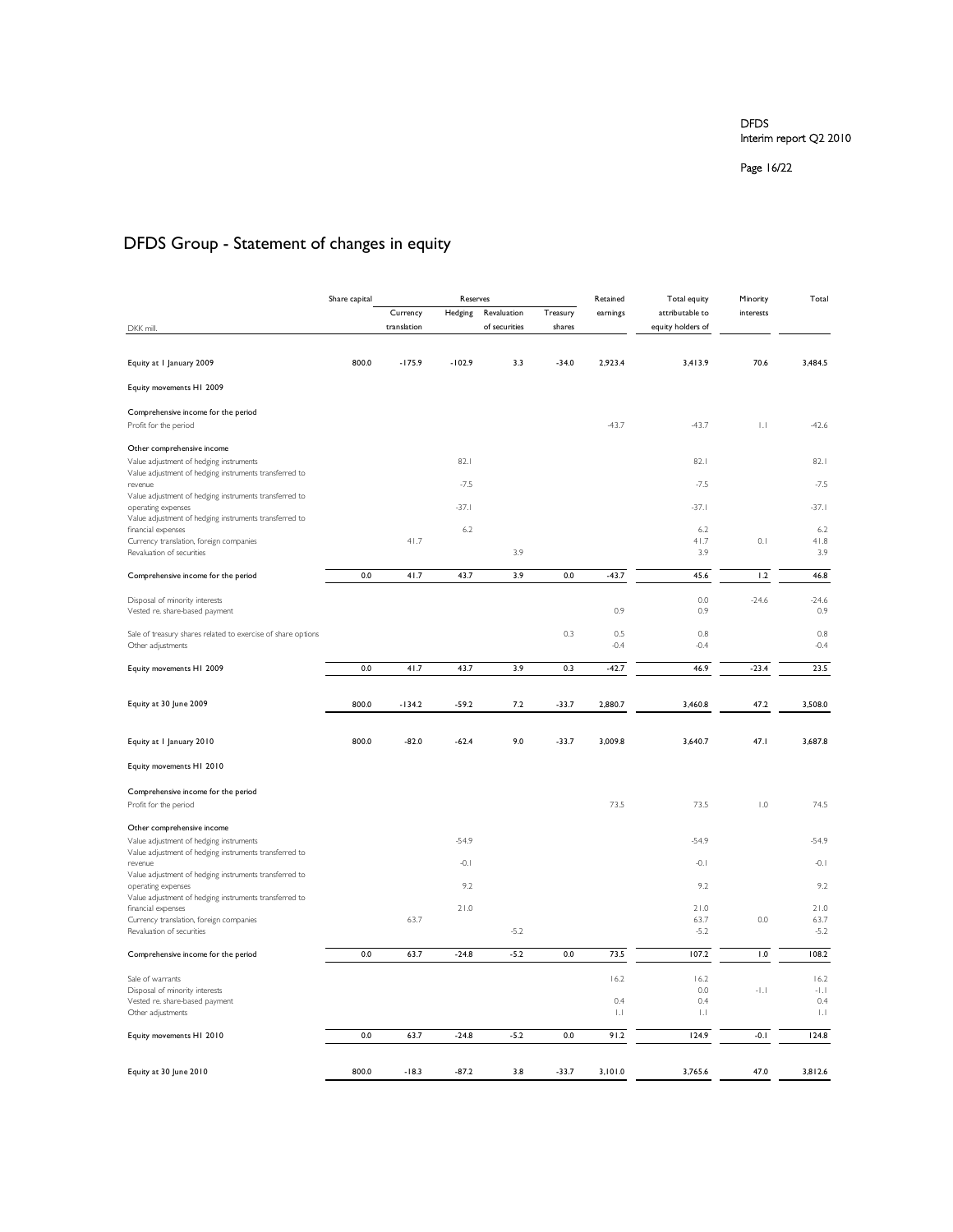#### Page 17/22

# DFDS Group - Cash Flow Statement

|                                                                | 2010             | 2009              | 2010              | 2009               | 2009               |
|----------------------------------------------------------------|------------------|-------------------|-------------------|--------------------|--------------------|
| DKK mill.                                                      | Q <sub>2</sub>   | Q <sub>2</sub>    | HI                | HI                 | Full year          |
|                                                                |                  |                   |                   |                    |                    |
| Operating profit before depreciation (EBITDA)                  | 329.1            | 232.7             | 428.9             | 310.8              | 786.4              |
| Adjustments for non-liquid operating items, etc.               | 1.5              | 2.1               | $-3.3$            | 3.8                | 8.3                |
| Change in working capital                                      | $-89.6$          | 13.2              | $-29.8$           | 170.8              | 86.7               |
| Payment of pension liabilities and other provisions            | $-2.6$           | $-2.0$            | $-3.8$            | $-4.1$             | $-20.5$            |
| Cash flow from operating activities, gross                     | 238.4            | 246.0             | 392.0             | 481.3              | 860.9              |
| Interest income                                                | 10.2             | 0,1               | 40.8              | 35.3               | 70.1               |
| Interest expenses                                              | $-52.2$          | $-90.8$           | $-107.2$          | $-147.3$           | $-262.1$           |
| Taxes paid                                                     | $-1.5$           | $-4.9$            | $-5.6$            | $-17.1$            | $-25.1$            |
| Cash flow from operating activities, net                       | 194.9            | 160.4             | 320.0             | 352.2              | 643.8              |
|                                                                |                  |                   |                   |                    |                    |
| Ships                                                          | $-18.6$          | $-532.4$          | $-64.7$           | $-1,000.6$         | $-1,190.7$         |
| Buildings and terminals                                        | $-0.1$           | $-0.6$            | $-0.6$            | $-1.9$             | $-1.4$             |
| Equipment, etc.                                                | $-5.1$<br>$-8.7$ | $-26.5$<br>$-9.9$ | $-8.2$<br>$-14.1$ | $-51.0$<br>$-13.5$ | $-51.9$<br>$-22.3$ |
| Purchase of non-current intangible assets                      | $-0.2$           | $-38.9$           | $-0.4$            | $-39.1$            | $-39.4$            |
| Acquisition of minority interests<br>Associates                | 3.4              | 0.4               | 3.4               | 0.4                | $\vert A$          |
| Cash flow from investing activities                            | $-25.6$          | $-607.9$          | $-80.9$           | $-1,105.7$         | $-1,304.3$         |
|                                                                |                  |                   |                   |                    |                    |
| Cash flow from financing activities                            |                  |                   |                   |                    |                    |
| Change in loans secured by mortgages in ships                  | $-171.7$         | 185.2             | $-97.2$           | 522.2              | 228.5              |
| Change in other non-current investments                        | $\vert A$        | 0.0               | $\mathsf{I}$ .4   | 0.0                | 5.2                |
| Change in other financial loans                                | $-55.0$          | $-55.1$           | $-56.5$           | $-59.9$            | $-38.4$            |
| Payment of financial lease liabilities                         | $-2.7$           | $-11.0$           | $-4.9$            | $-19.1$            | $-30.5$            |
| Change in operating credits                                    | 37.7             | 312.7             | $-90.2$           | 204.9              | 332.7              |
| Exercise of share options                                      | 0.0              | 0.0               | 0.0               | 0.8                | 0.8                |
| Sale of preemtive rights                                       | 16.2             | 0.0               | 16.2              | 0.0                | 0.0                |
| Dividends paid to shareholders                                 | 0.0              | 0.0               | 0.0               | 0.0                | $-1.2$             |
| Cash flow from financing activities                            | $-174.1$         | 431.8             | $-231.2$          | 648.9              | 497.I              |
| Cash flow for the period                                       | $-4.8$           | $-15.7$           | 7.9               | $-104.6$           | $-163.4$           |
| Cash at bank and in hand and securities at beginning of period | 169.5            | 222.2             | 154.6             | 301.6              | 301.6              |
| Foreign exchange adjustments                                   | 0.4              | $-1.0$            | 2.6               | 8.5                | 16.4               |
| Cash at bank and in hand and securities at end of period       | 165.1            | 205.5             | 165.1             | 205.5              | 154.6              |

*The above cannot be derived directly from the income statement and the balance sheet.*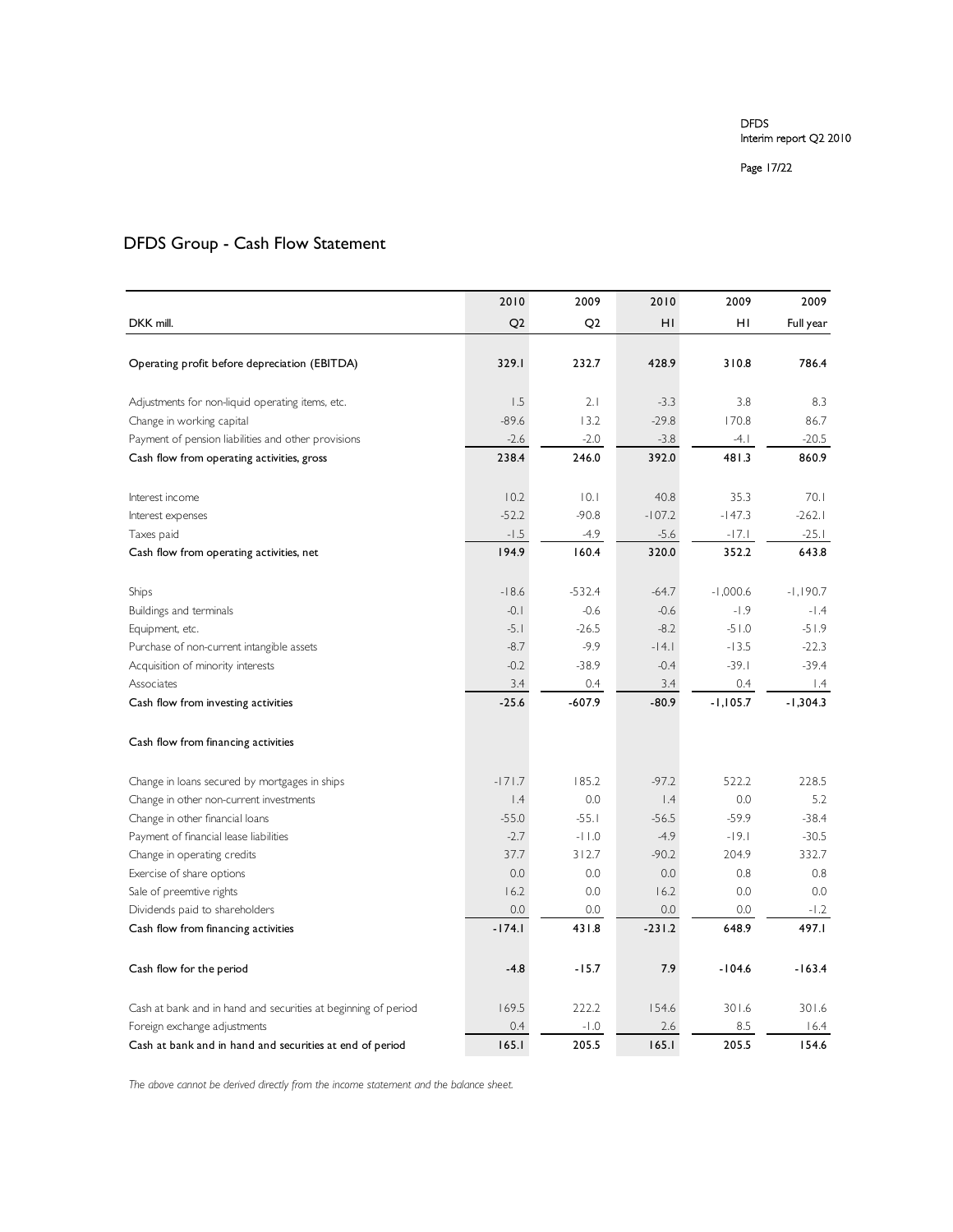Page 18/22

### **Notes**

### Note 1 Accounting policies

This interim report has been prepared in accordance with IAS 34 'Interim Financial Reporting' as adopted by the EU and additional Danish disclosure requirements for interim reports of listed companies.

The following standards relevant to the Group have been adopted by the EU and were implemented with effective date 1 January 2010:

- IFRS 1 (revised) 'First-time Adoption of International Financial Reporting Standards' (1 January 2010)
- Amendment to IFRS 2 'Share-based Payment' (1 January 2010)
- IFRS 3 (revised) 'Business Combinations' (1 July 2009)
- Amendment to IFRS 5 (Part of Improvements to IFRSs 2008) 'Non-current Assets Held for Sale and Discontinued Operations' (1 January 2010)
- Amendment to IAS 27 'Consolidated and Separate Financial Statements' (1 July 2009)
- Amendment to IAS 28 'Investments in Associates' (1 July 2009)
- Amendment to IAS 31 'Interests in Joint Ventures' (1 July 2009)
- Amendment to IAS 39 'Financial Instruments: Recognition and Measurement' (1 July 2009)
- IFRIC 9 'Reassessment of Embedded Derivatives' (1 July 2009)
- IFRIC 17 'Distributions of Non-cash Assets to owners' (1 July 2009)
- IFRIC 18 'Transfers of Assets from Customers' (1 July 2009)
- Part of Improvements to IFRSs 2009 (include IFRS 2, 5 and 8 also IAS 1, 7, 17, 36, 38 and 39)

The IASB has issued the following new and amended Standards and Interpretations, which are not yet mandatory for the preparation of the DFDS Group's Interim Financial Reporting:

- Amendments to IFRS 1 'First-time Adoption of International Financial Reporting Standards' 1 January 2010)
- IAS 24 (revised) 'Related Party Disclosures' (1 January 2011)
- IFRS 9 'Financial instruments' (1 January 2013) \*
- IFRIC 14 'IAS 19 The Limit on a Defined Benefit Asset, Minimum Funding Requirements and their Interaction' (1 January 2011)
- IFRIC 19 'Extinguishing Financial Liabilities with Equity Instruments' (1 July 2010)
- Amendment to IAS 32 'Financial Instruments: Presentation' (1 February 2010)

#### $* =$  not approved by EU

The introduction of these standards has not affected recognition and measurement in the Group's interim report for the first three months of 2010. With the exception of the above-stated implemented standards, the interim report has been prepared in accordance with the accounting practices applied to the 2009 annual report to which you are referred.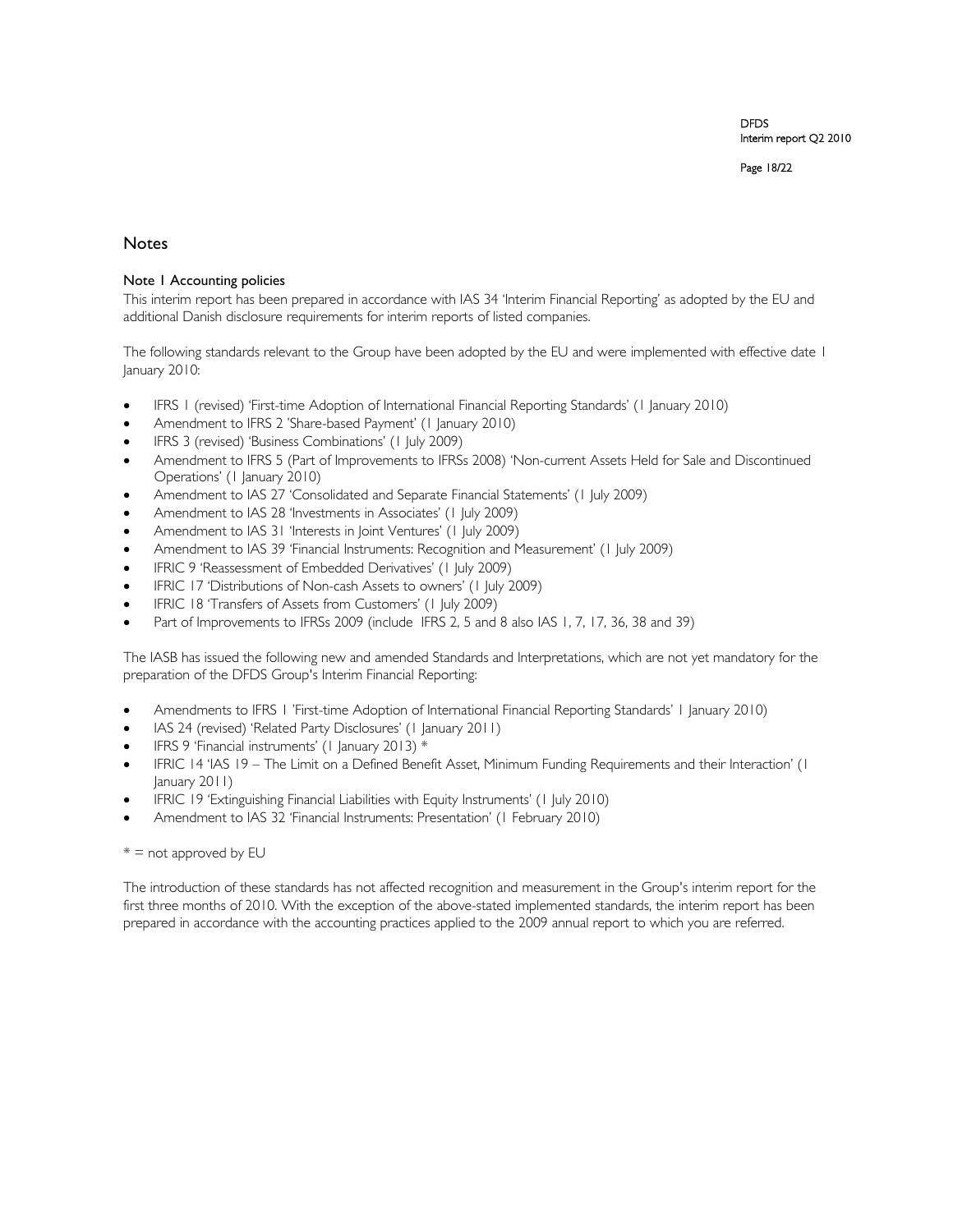#### Page 19/22

#### Note 2 Segment information

#### DKK mill.

|                                 | Ro-Ro    | Container | Passenger        | Terminal | Trailer  | Non-      |         |
|---------------------------------|----------|-----------|------------------|----------|----------|-----------|---------|
|                                 | Shipping | Shipping  | Shipping         | Services | Services | allocated | Total   |
| HI 2009                         |          |           |                  |          |          |           |         |
| Revenue from external customers | 1.294.2  | 566,6     | 722,9            | 109.8    | 373,8    | 11,7      | 3.079,0 |
| Inter-segment revenue           | 110,7    | 14,5      | 0,4              | 153,4    | 9,4      | 93,5      | 381,9   |
| Total revenue                   | 1.404,9  | 581,1     | 723,3            | 263,2    | 383,2    | 105,2     | 3.460,9 |
| Profit before tax               | 54,1     | $-15,2$   | $-65,6$          | $-32,9$  | 8,5      | $-16,0$   | $-67,1$ |
| Tax on profit                   |          |           |                  |          |          | 24,5      | 24,5    |
| Profit for the period           |          |           |                  |          |          | 8,5       | $-42,6$ |
|                                 | Ro-Ro    | Container | Passenger        | Terminal | Trailer  | Non-      |         |
|                                 | Shipping | Shipping  | Shipping         | Services | Services | allocated | Total   |
| HI 2010                         |          |           |                  |          |          |           |         |
| Revenue from external customers | 1.591,8  | 557,3     | 760,8            | 157.3    | 481,9    | 12,7      | 3.561,8 |
| Inter-segment revenue           | 142,3    | 8,6       | $\overline{0}$ . | 174,2    | 7,5      | 87,6      | 421,2   |
| Total revenue                   | 1.734,1  | 565,9     | 761,8            | 331,5    | 489.4    | 100,3     | 3.983,0 |
| Profit before tax               | 177,0    | $-16,7$   | $-17,7$          | 0,0      | $-8,2$   | $-56,3$   | 78, I   |
| Tax on profit                   |          |           |                  |          |          | $-3,6$    | $-3,6$  |
| Profit for the period           |          |           |                  |          |          | $-59,9$   | 74,5    |

#### Note 3 Acquisition of companies and activities

On 12 July 2010 DFDS acquired all shares in Norfolk Holdings B.V., which is the parent company in the Norfolkline Group. Norfolkline is a leading shipping and logistics company with a strong seabased route network in the North Sea, the English Channel and the Irish Sea combined with significant logistics activities in Northern Europe. Norfolkline's activities are distributed on the two business areas: Ferry and Logistics. Each business area has its own management and organisation. The Ferry business area covers transport of freight units, passengers and passenger vehicles on ro-ro and ropax vessels on the northern European routes. The Logistics business area primarily covers door-to-door transport of full and part load trailers in Europe, focusing on UK, Ireland, Germany, Benelux, Italy and Scandinavia. Logistics uses Ferry for sea transport when feasible. To support the Ferry activities, the company owns a port terminal in Vlaardingen at Rotterdam, the Netherlands, which is centrally located for transport of goods to and from the Netherlands and Germany. Moreover, the company operates port terminals in Dunkerque, Liverpool, Dublin and Belfast.

By combining two complementary shipping companies, the Acquisition will create Northern Europe's leading sea-based transport network. With the acquisition of Norfolkline, DFDS adds two new markets to its ro-ro route network, the English Channel and the Irish Sea, and in the North Sea the activities can be combined. In addition, the volume of the entire network can be increased.

The purchase price for Norfolk Holdings B.V. on an enterprise value basis comprises (i) a fixed cash payment of EUR 170 million (equivalent to approximately DKK 1.3 billion); (ii) a variable cash payment equal to the proceeds received by the company from the directed issue to A.P. Moller - Maersk of 28.2% of the company's total share capital after completion of the offerings; and (iii) a number of shares in the company equal to 0.6% of the company's total share capital after completion of the offerings from the company's holding of treasury shares.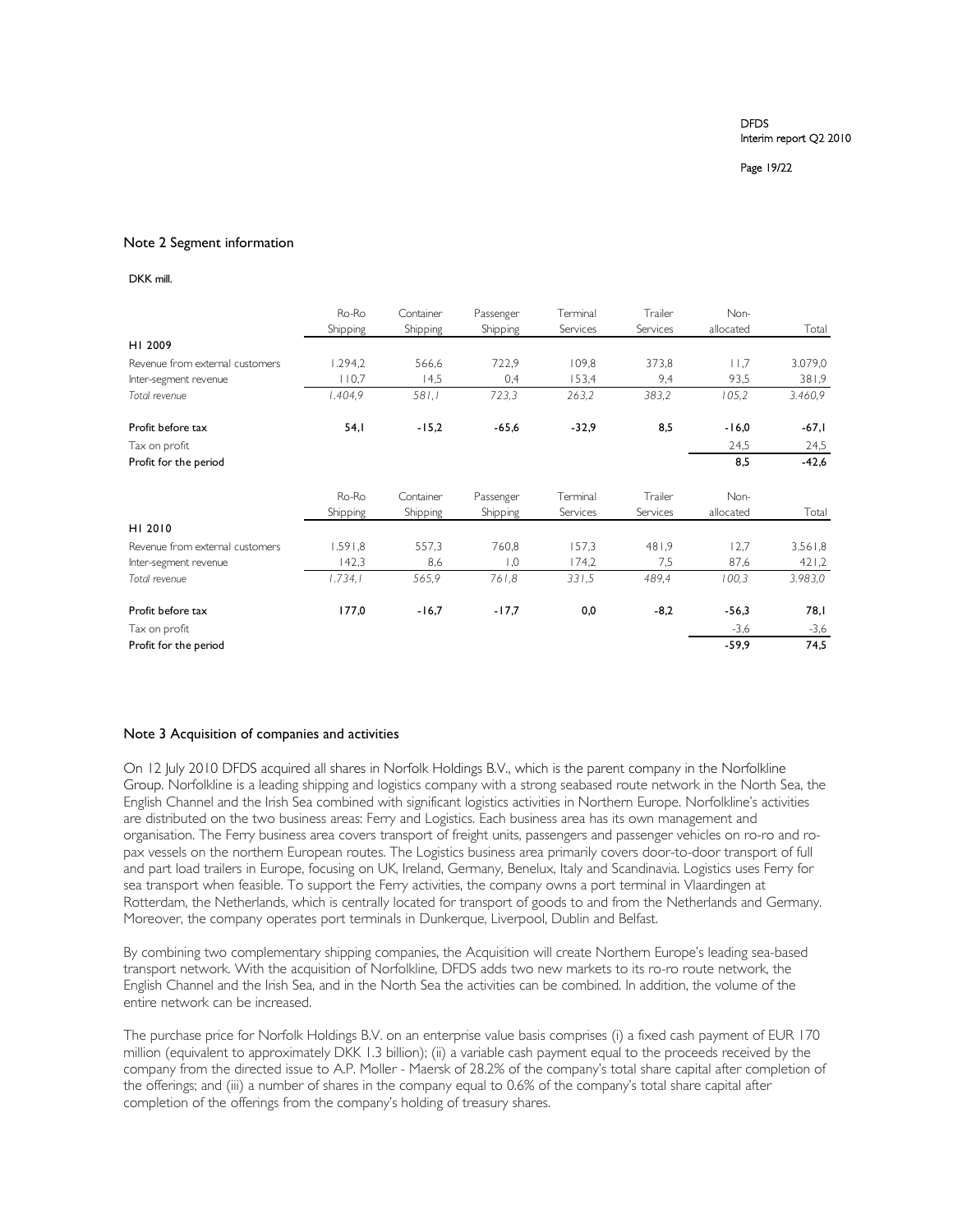Page 20/22

The preliminary assessed fair value at acquisition date of acquired assets and liabilities and the consideration consist of the following:

|                                                      | Fair value at |
|------------------------------------------------------|---------------|
|                                                      | acquistion    |
| DKK mill.                                            | date          |
| Non-current intangible assets                        | 38            |
| Ships                                                | 2,303         |
| Other non-current tangible assets                    | 521           |
| Non-current tangible assets                          | 2,824         |
| Other non-current assets                             | 33            |
| Total non-current assets                             | 2,895         |
| Trade receivables                                    | 753           |
| Other currents assets                                | 149           |
| Cash at bank and in hand                             | 51            |
| Total current assets                                 | 953           |
| <b>Total assets</b>                                  | 3,848         |
| Pension and other provisions                         | 392           |
| Interest bearing liabilities                         | 1,158         |
| Trade payables                                       | 527           |
| Other current liabilities                            | 197           |
| Total current liabilities                            | 1,882         |
| <b>Total liabilities</b>                             | 2,274         |
| Acquired net assets                                  | 1,574         |
| Goodwill                                             | 29            |
| Total purchase prise                                 | 1,603         |
| Hereof cash at bank and in hand at Norfolkline Group | $-51$         |
| Consideration in the form of shares in DFDS A/S      | $-33$         |
| Consideration in cash                                | 1.519         |

The statement is preliminary because the final assessment of the fair values at acquisition date not has been conducted as well as the purchase price is dependent on a final completion statement to adjust the cash consideration part initially of EUR 170 millions on debt free basis. Therefore adjustments to all items in the opening balance can be made.

The preliminary assessed purchase price can be specified like this:

| DKK mill.                                         |       |
|---------------------------------------------------|-------|
| Preliminary cash consideration                    |       |
| Cash consideration equal to the proceeds from the |       |
| directed issue to A.P. Moller-Maersk              | 1.562 |
| Value of treasury shares                          | 33    |
| Preliminary assessed purchase price               | 1.603 |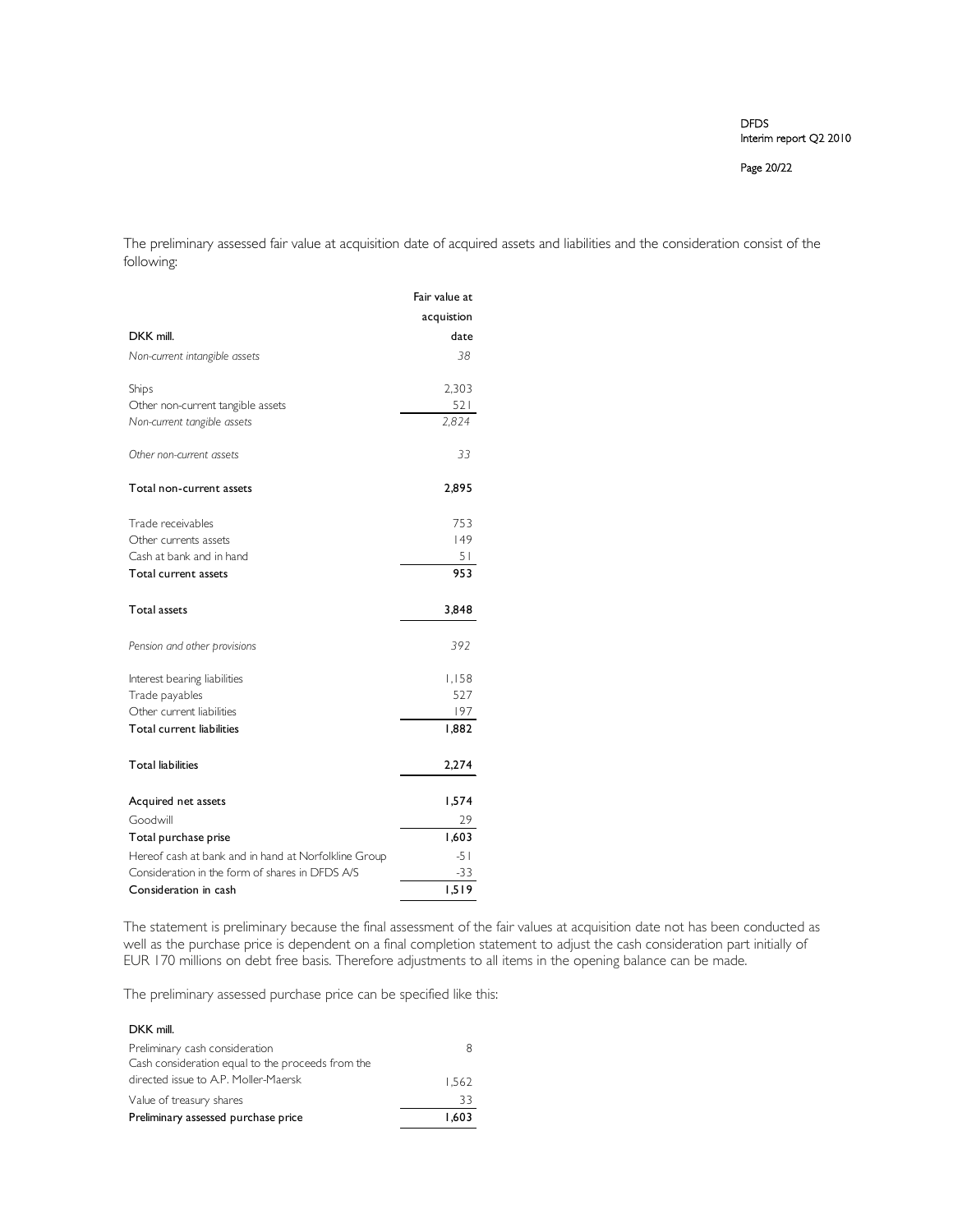Page 21/22

The total transaction costs related to the acquisition is expected to be around DKK 40 million. The amount is expensed when incurred or the services are received in the line "Other costs of operation, sales and administration" in the profit and loss statement.

In the acquired receivables, trade debtors amount to a fair value of DKK 753 million. The contractual receivable gross value amounts to DKK 789 million, of which DKK 36 million is considered irrecoverable at the acquisition date.

After recognition of preliminary assessed assets, liabilities and contingent liabilities at fair value the goodwill related to the acquisition is assessed to DKK 29 million. The goodwill is related to expected synergies, etc. None of the goodwill recognised is expected to be deductible for income tax purposes.

During the preliminary purchase price allocation is recognised DKK 350 million as provisions. The amount is related to a number of identified agreements etc. in which the agreed payments are estimated to exceed the current market prices. The agreements terms are between 5 and 12 years. The discounted fair value of the agreements is assessed at DKK 350 million.